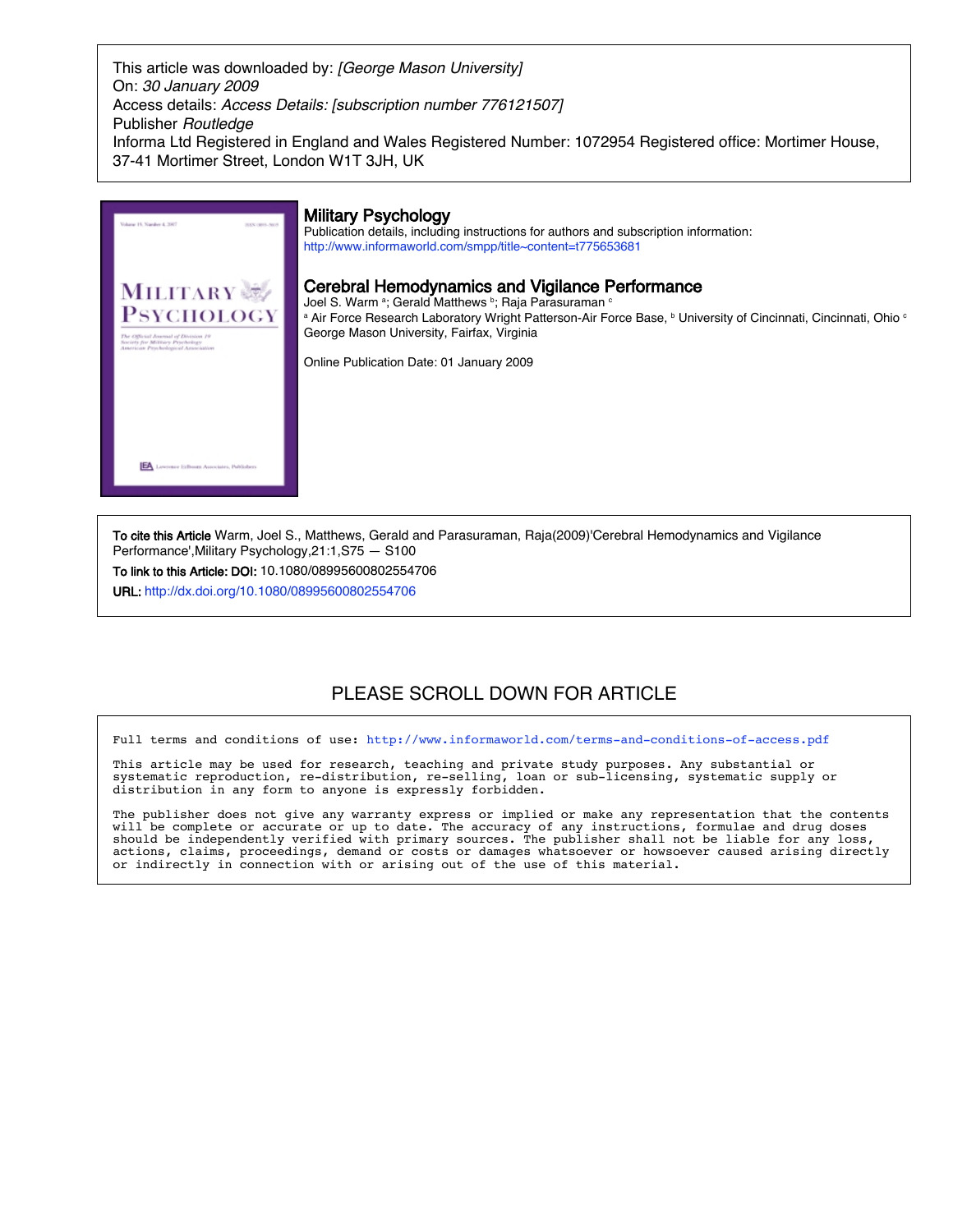| <b>Report Documentation Page</b>                                                                                                                                                                                                                                                                                                                                                                                                                                                                                                                                                                                                                                                                                                                                                                                                                                   |                             |                              |                                                   | Form Approved<br>OMB No. 0704-0188                  |                           |
|--------------------------------------------------------------------------------------------------------------------------------------------------------------------------------------------------------------------------------------------------------------------------------------------------------------------------------------------------------------------------------------------------------------------------------------------------------------------------------------------------------------------------------------------------------------------------------------------------------------------------------------------------------------------------------------------------------------------------------------------------------------------------------------------------------------------------------------------------------------------|-----------------------------|------------------------------|---------------------------------------------------|-----------------------------------------------------|---------------------------|
| Public reporting burden for the collection of information is estimated to average 1 hour per response, including the time for reviewing instructions, searching existing data sources, gathering and<br>maintaining the data needed, and completing and reviewing the collection of information. Send comments regarding this burden estimate or any other aspect of this collection of information,<br>including suggestions for reducing this burden, to Washington Headquarters Services, Directorate for Information Operations and Reports, 1215 Jefferson Davis Highway, Suite 1204, Arlington<br>VA 22202-4302. Respondents should be aware that notwithstanding any other provision of law, no person shall be subject to a penalty for failing to comply with a collection of information if it<br>does not display a currently valid OMB control number. |                             |                              |                                                   |                                                     |                           |
| <b>1. REPORT DATE</b><br><b>JUN 2009</b>                                                                                                                                                                                                                                                                                                                                                                                                                                                                                                                                                                                                                                                                                                                                                                                                                           | 2. REPORT TYPE              |                              |                                                   | <b>3. DATES COVERED</b><br>00-00-2009 to 00-00-2009 |                           |
| <b>4. TITLE AND SUBTITLE</b><br><b>Cerebral Hemodynamics and Vigilance Performance</b>                                                                                                                                                                                                                                                                                                                                                                                                                                                                                                                                                                                                                                                                                                                                                                             |                             |                              |                                                   | 5a. CONTRACT NUMBER                                 |                           |
|                                                                                                                                                                                                                                                                                                                                                                                                                                                                                                                                                                                                                                                                                                                                                                                                                                                                    |                             |                              |                                                   | <b>5b. GRANT NUMBER</b>                             |                           |
|                                                                                                                                                                                                                                                                                                                                                                                                                                                                                                                                                                                                                                                                                                                                                                                                                                                                    |                             |                              |                                                   | <b>5c. PROGRAM ELEMENT NUMBER</b>                   |                           |
| 6. AUTHOR(S)                                                                                                                                                                                                                                                                                                                                                                                                                                                                                                                                                                                                                                                                                                                                                                                                                                                       |                             |                              |                                                   | <b>5d. PROJECT NUMBER</b>                           |                           |
|                                                                                                                                                                                                                                                                                                                                                                                                                                                                                                                                                                                                                                                                                                                                                                                                                                                                    |                             |                              |                                                   | <b>5e. TASK NUMBER</b>                              |                           |
|                                                                                                                                                                                                                                                                                                                                                                                                                                                                                                                                                                                                                                                                                                                                                                                                                                                                    |                             |                              |                                                   | <b>5f. WORK UNIT NUMBER</b>                         |                           |
| 7. PERFORMING ORGANIZATION NAME(S) AND ADDRESS(ES)<br>Air Force Research Laboratory, 711 Human Performance<br>Wing/RHC, Building 248, Room 205, 2255 H Street, Wright Patterson<br>AFB, OH, 45433-7022                                                                                                                                                                                                                                                                                                                                                                                                                                                                                                                                                                                                                                                             |                             |                              |                                                   | 8. PERFORMING ORGANIZATION<br><b>REPORT NUMBER</b>  |                           |
| 9. SPONSORING/MONITORING AGENCY NAME(S) AND ADDRESS(ES)                                                                                                                                                                                                                                                                                                                                                                                                                                                                                                                                                                                                                                                                                                                                                                                                            |                             |                              |                                                   | 10. SPONSOR/MONITOR'S ACRONYM(S)                    |                           |
|                                                                                                                                                                                                                                                                                                                                                                                                                                                                                                                                                                                                                                                                                                                                                                                                                                                                    |                             |                              |                                                   | 11. SPONSOR/MONITOR'S REPORT<br>NUMBER(S)           |                           |
| <b>12. DISTRIBUTION/AVAILABILITY STATEMENT</b><br>Approved for public release; distribution unlimited                                                                                                                                                                                                                                                                                                                                                                                                                                                                                                                                                                                                                                                                                                                                                              |                             |                              |                                                   |                                                     |                           |
| <b>13. SUPPLEMENTARY NOTES</b>                                                                                                                                                                                                                                                                                                                                                                                                                                                                                                                                                                                                                                                                                                                                                                                                                                     |                             |                              |                                                   |                                                     |                           |
| 14. ABSTRACT                                                                                                                                                                                                                                                                                                                                                                                                                                                                                                                                                                                                                                                                                                                                                                                                                                                       |                             |                              |                                                   |                                                     |                           |
| <b>15. SUBJECT TERMS</b>                                                                                                                                                                                                                                                                                                                                                                                                                                                                                                                                                                                                                                                                                                                                                                                                                                           |                             |                              |                                                   |                                                     |                           |
| 16. SECURITY CLASSIFICATION OF:<br>17. LIMITATION OF                                                                                                                                                                                                                                                                                                                                                                                                                                                                                                                                                                                                                                                                                                                                                                                                               |                             |                              |                                                   | 18. NUMBER                                          | 19a. NAME OF              |
| a. REPORT<br>unclassified                                                                                                                                                                                                                                                                                                                                                                                                                                                                                                                                                                                                                                                                                                                                                                                                                                          | b. ABSTRACT<br>unclassified | c. THIS PAGE<br>unclassified | <b>ABSTRACT</b><br>Same as<br><b>Report (SAR)</b> | OF PAGES<br>27                                      | <b>RESPONSIBLE PERSON</b> |

**Standard Form 298 (Rev. 8-98)**<br>Prescribed by ANSI Std Z39-18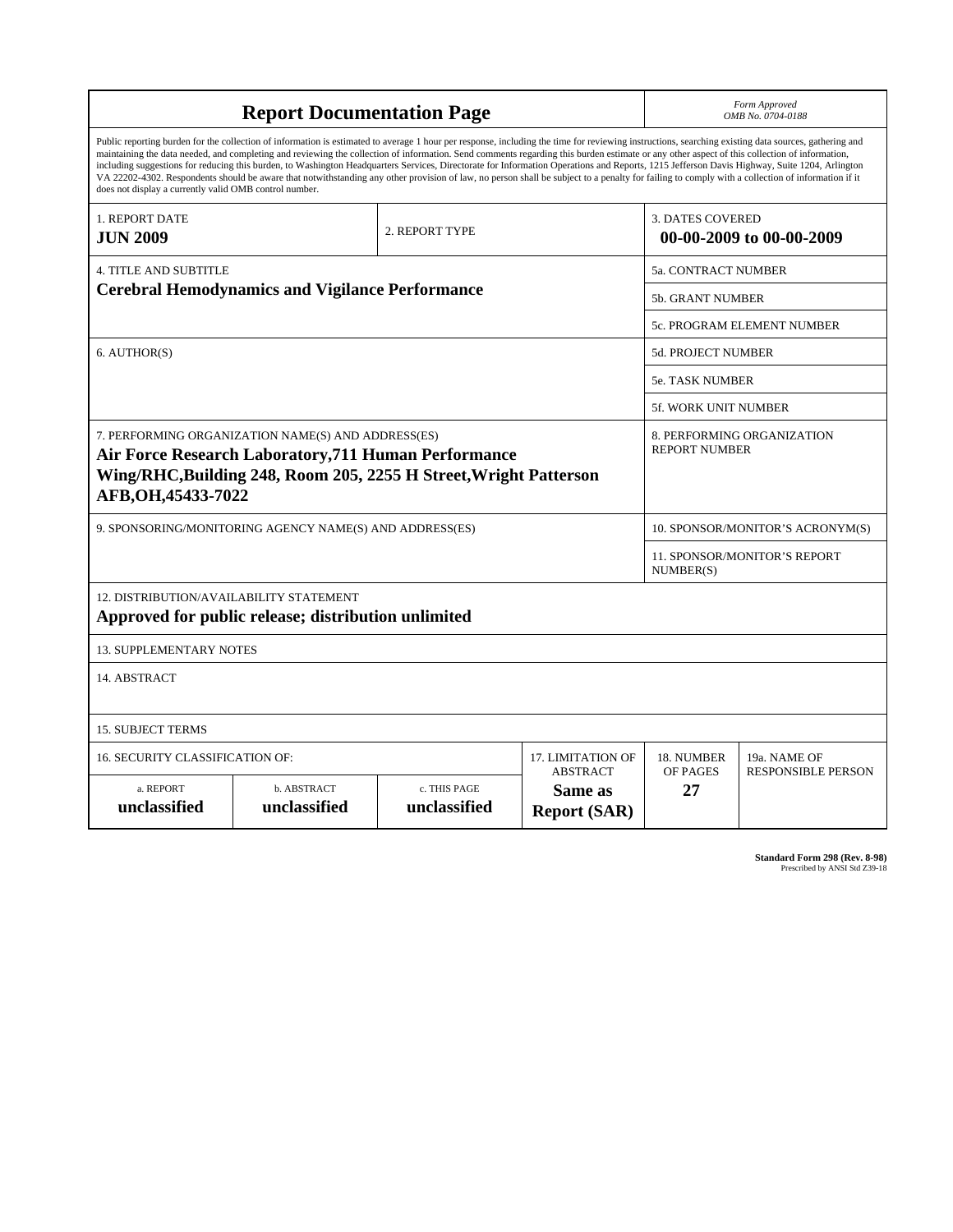MILITARY PSYCHOLOGY, 21:(Suppl. 1)S75–S100, 2009 Copyright © Taylor & Francis Group, LLC ISSN: 0899-5605 print / 1532-7876 online DOI: 10.1080/08995600802554706

# Cerebral Hemodynamics and Vigilance Performance

Joel S. Warm *Air Force Research Laboratory Wright Patterson-Air Force Base*

> Gerald Matthews *University of Cincinnati, Cincinnati, Ohio*

Raja Parasuraman *George Mason University, Fairfax, Virginia*

Five studies are described using transcranial Doppler sonography (TCD) and nearinfrared spectroscopy (NIRS) to examine brain systems in vigilance. The results indicate that the vigilance decrement, the temporal decline that typifies vigilance performance, is paralleled by a decline in cerebral blood flow velocity asindexed by TCD. In addition, both measures showed greater activity in the right than in the left cerebral hemisphere in response to a variety of psychophysical challenges, indicating a right hemispheric system in control of vigilance performance. The TCD measure was also found to be potentially useful in selecting observers for vigilance assignments.

#### INTRODUCTION TO VIGILANCE

The study of vigilance, or sustained attention, concerns the ability of observers to detect transient and infrequent signals over prolonged periods of time. That aspect of human performance is of considerable concern to human factors/ergonomic specialists because of the critical role that operator vigilance plays in many automated human–machine systems, including military surveillance, air traffic control, cockpit monitoring and airport baggage inspection, industrial process and quality control, and medical functions such as cytological screening and the inspection of anesthesia

Correspondence should be addressed to Joel S. Warm,, Senior Scientist, 711 Human Performance Wing/RHC, Air Force Research Laboratory, Building 248, Room 205, 2255 H Street, Wright-Patterson AFB, OH 45433-7022. E-mail: jswarm@fuse.net.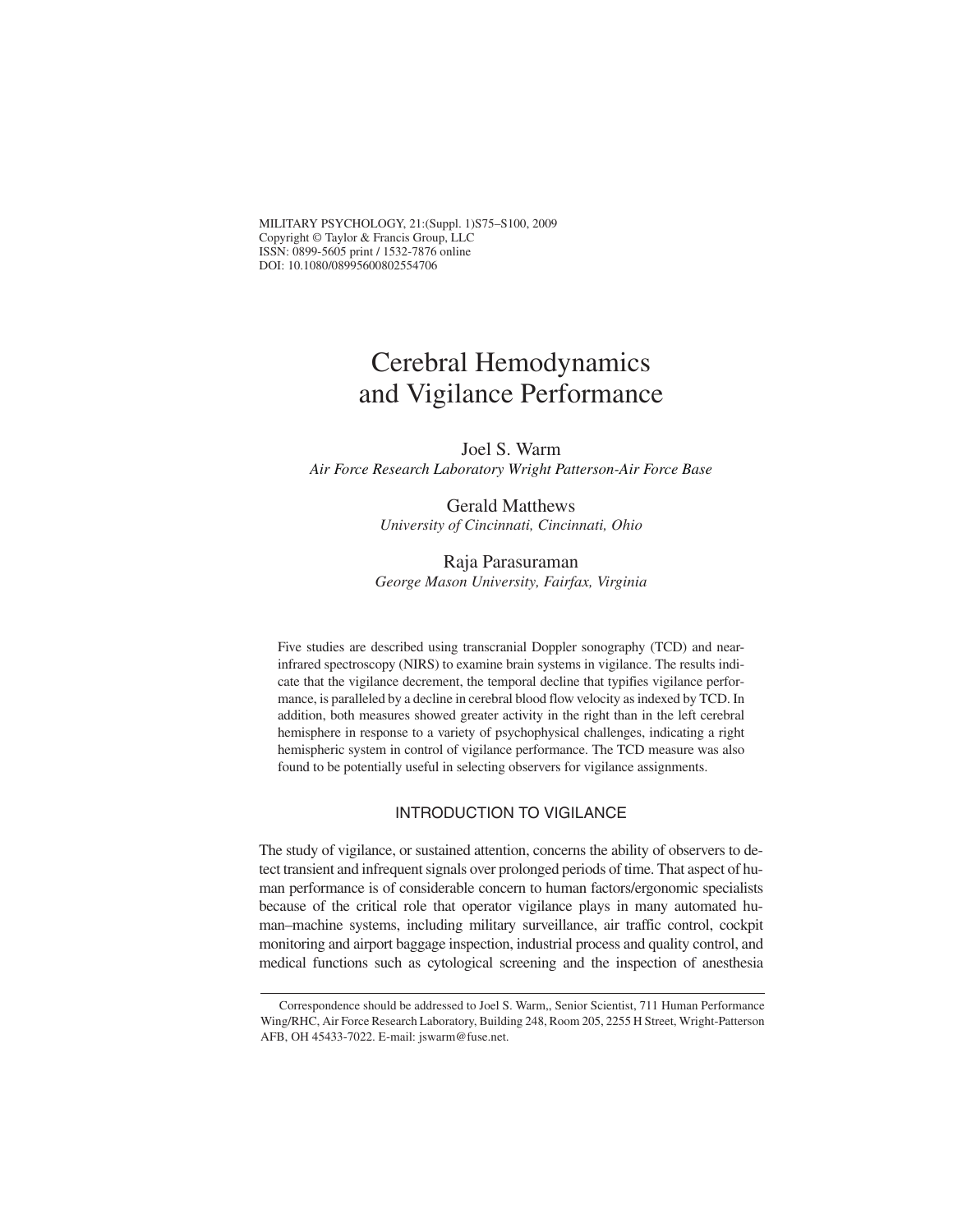#### S76 WARM, MATTHEWS, AND PARASURAMAN

gauges during surgery (Warm & Dember, 1998; Warm, Parasuraman, & Matthews, 2008). Failure of signal detection in these situations can have disastrous consequences forsystem productivity and for public safety and health. Thus, it isimportant to understand the psychophysical and neurophysiological factors that control vigilance performance. Toward that end, we shall describe a series of five experiments that we and our colleagues have recently completed using transcranial Doppler sonography (TCD) and near-infrared spectroscopy (NIRS) to examine brain systems in vigilance under a variety of psychophysical challenges. Additional descriptions of this work can be found in Warm and Parasuraman (2007) and Warm et al. (2008).

Consistent with the view first proposed by Sir Charles Sherrington in 1890 (Roy & Sherrington, 1890), a considerable amount of current research on brain imaging indicates that there is a close tie between cerebral blood flow and neural activity in the performance of mental tasks (Raichle, 1998; Risberg, 1986). Along that line, a resource model of sustained attention in which changes in blood flow velocity and oxygenation are considered to reflect the availability and utilization of information processing assets needed to cope with the vigilance task served asthe theoretical basis for our work. The results of our studies indicate that (a) the decline in the accuracy of signal detections over time that typifies vigilance performance, the vigilance decrement, or the decrement function (see Figure 1) is accompanied by a parallel decline in cerebral blood flow velocity, (b) the effects of different psychophysical manipulations are also paralleled by changes in blood flow velocity, and (c) these effects are lateralized to the right cerebral hemisphere, indicating the operation of a right hemispheric system in the functional control of vigilance performance.



FIGURE 1 The vigilance decrement.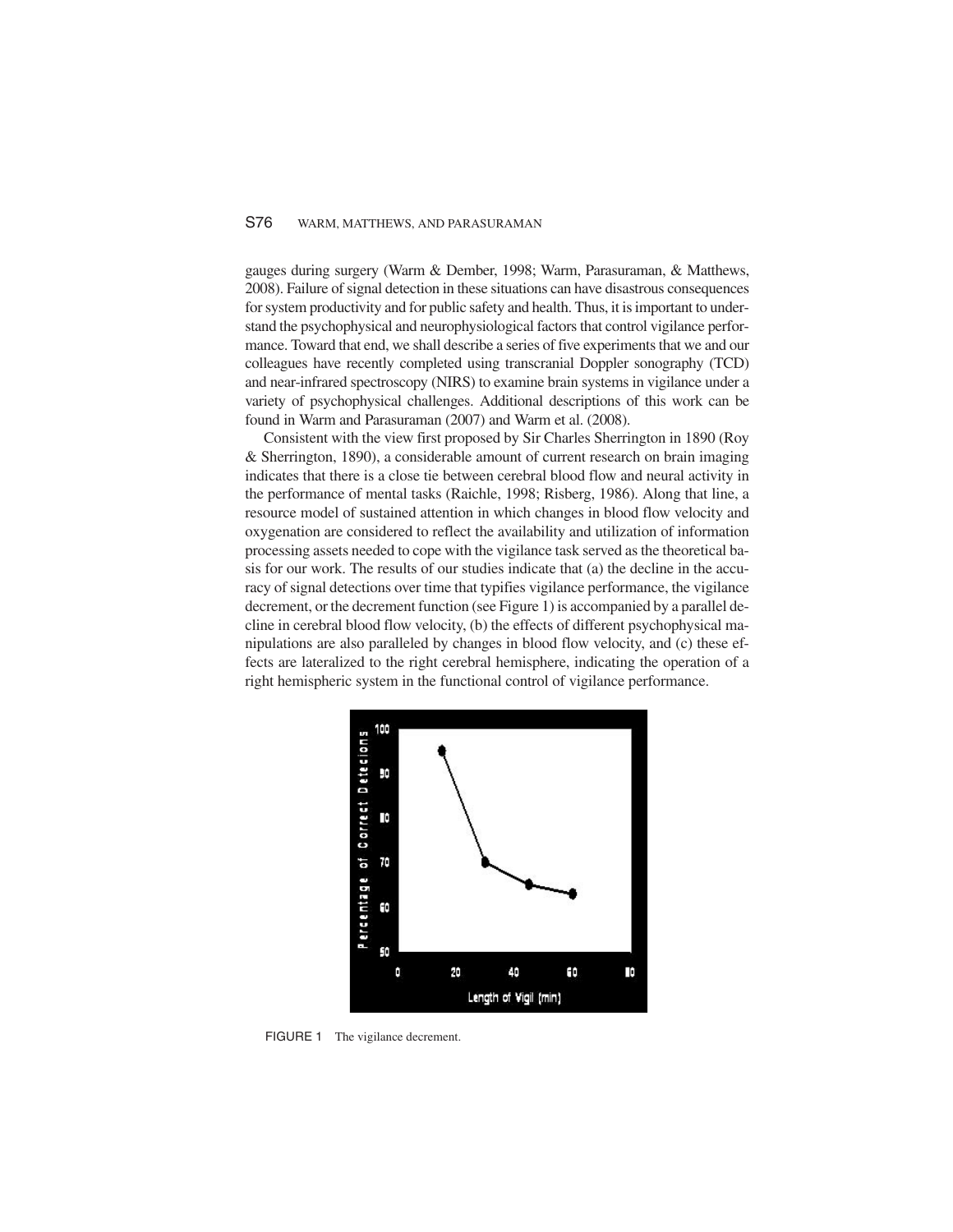#### BRAIN SYSTEMS AND VIGILANCE

In recent years, brain imaging studies utilizing positron emission topography (PET) and functional magnetic resonance (fMRI) techniques have been successful in demonstrating that changes in cerebral blood flow and glucose metabolism are involved in the performance of sustained attention or vigilance tasks (Parasuraman, Warm, & See, 1998) These studies have also identified several brain regions that are active in such tasks. Included are the frontal cortex, the cingulate gyrus, the left intralaminar region of the thalamus, the midbrain tegmentum, the locus ceruleus, and the reticular formation in the brain stem. These areas are displayed in Figure 2.

Although these studies have identified brain regionsinvolved in vigilance, a careful review by Parasuraman et al. (1998) has pointed outsome major limitations of thisresearch. With the exception of PET studies by Paus et al. (1997) and by Coull, Frackowiak, and Frith (1998), the brain imaging studies have neglected to link the systems they have identified to performance efficiency, perhaps because of the high cost associated with using PET and fMRI during the prolonged running times characteristic of vigilance research. Thus, as Parasuraman et al. (1998) have noted, the functional role of the brain systems identified in the imaging studies remains largely unknown. Gazzaniga, Ivry, and Mangun (2002) have also emphasized the necessity of linking imaging studies to performance for an understanding of cognitive neuroscience, and Goldstein (2001) has highlighted the importance of tying psychophysical discriminations to physiological measures that he characterizes as *the linkage problem*.

Other difficulties with the PET and fMRI procedures are that they feature restrictive environments in which observers need to remain almost motionless throughout the scanning procedure so that the quality of the brain images is not compromised, and fMRI acquisition is accompanied by loud noise. Observers in vigilance experiments rarely remain motionless, however. Instead, research has shown that they tend to fidget during the performance of a vigilance task, with the amount of motor activity increasing with time on task, as illustrated in Figure 3, taken from a study by Galinsky, Rosa, Warm, and Dember (1993).

Moreover, noise is one of several environmental variables that can degrade vigilance performance. For example, Figure 4, from an experiment by Becker, Warm, Dember, and Hancock (1995), shows that noise can lower perceptual sensitivity in a vigilance task, interfere with the ability of observers to profit from knowledge of results, and elevate perceived mental workload. In this study, background noise came from a jet engine as the plane it was powering moved across the observer's acoustic field. Workload was measured by the NASA Task Load index, a standard measure of perceived mental workload (Wickens & Hollands, 2000).

Accordingly, the conditions required for the effective use of the PET and fMRI techniques may not provide a suitable environment for linking changes in brain physiology with vigilance performance over a prolonged period of time. What is needed is an imaging technique that will avoid these shortcomings to help bridge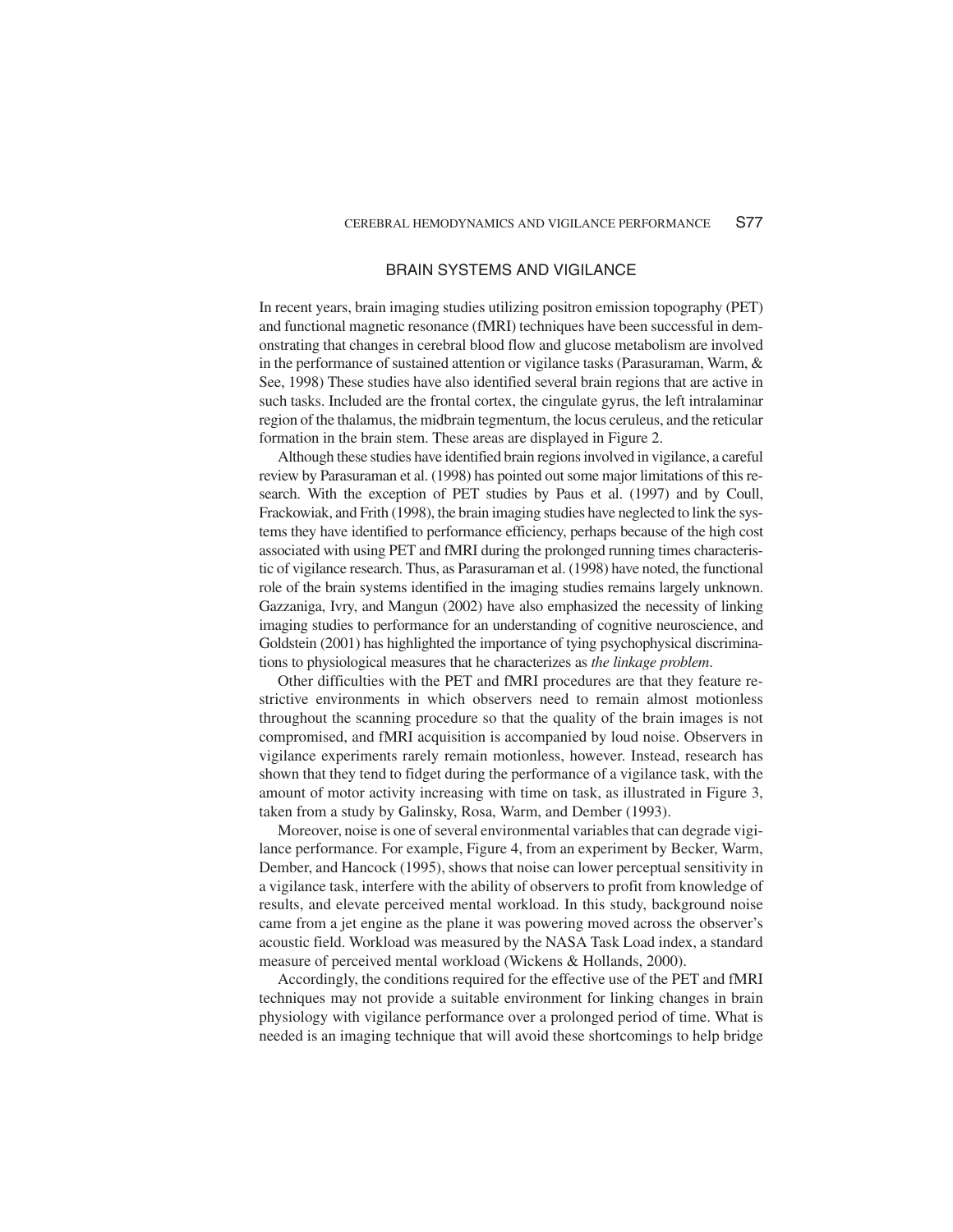

FIGURE 2 Brain regions involved in the performance of vigilance tasks.



FIGURE 3 Activity level as a function of periods of watch in the visual and auditory modalities. After Galinsky et al. (1993).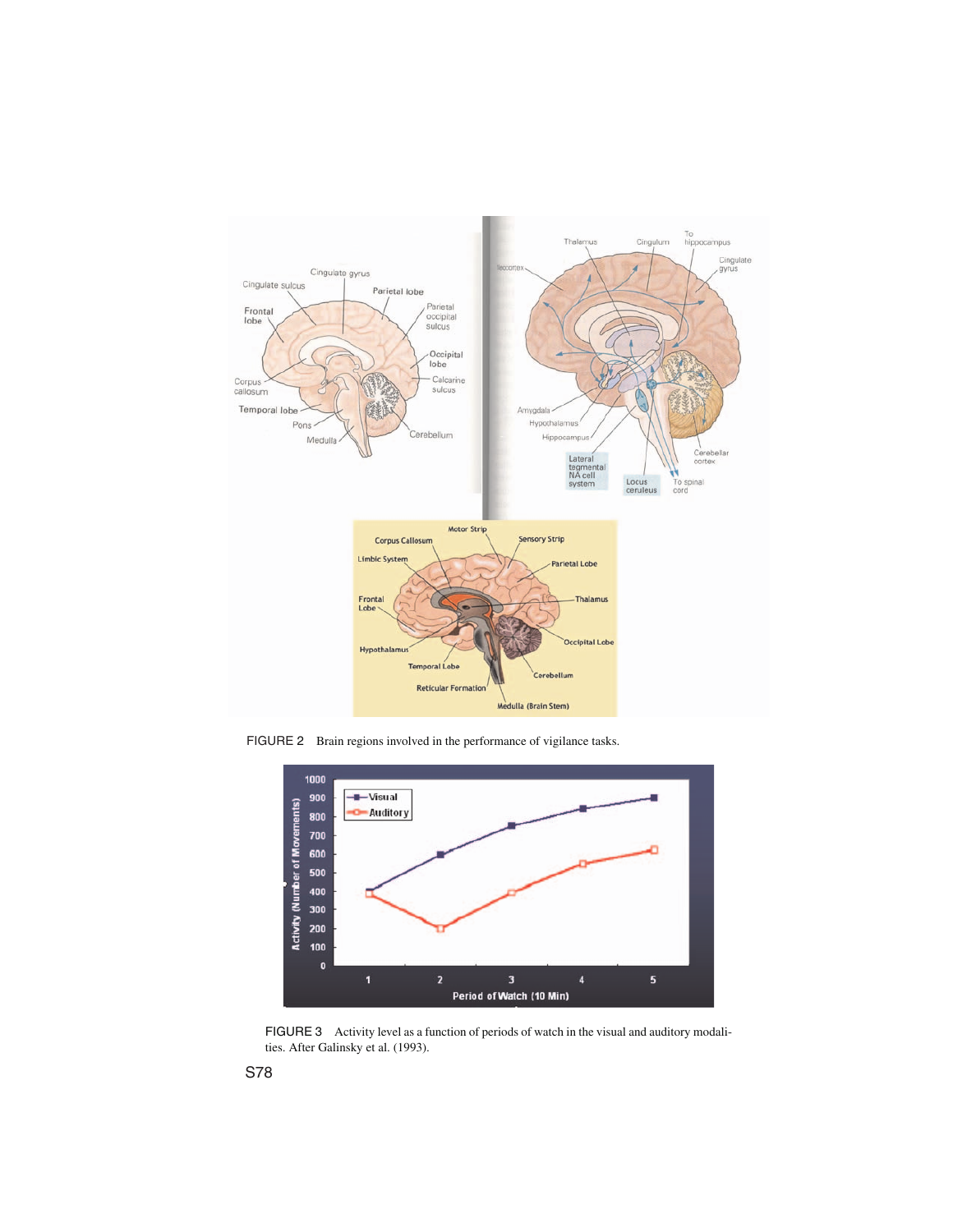



FIGURE 4 Top panel: Perceptual sensitivity in combinations of background noise and knowledge of results. Bottom panel: Perceived mental workload in quiet and two levels of background noise. After Becker et al. (1995).

the gap in our understanding of performance and brain systems in vigilance. Accordingly we turned to TCD as an alternative imaging technique.

#### THE TCD ALTERNATIVE

TCD is a noninvasive neuroimaging technique that employs ultrasound signals to monitor cerebral blood flow velocity or hemovelocity in the mainstem intracranial arteries and the middle, anterior, and posterior arteries (shown in Figure 5).

These arteries are readily isonated through a cranial transtemporal window and exhibit discernible measurement characteristics that facilitate their identification (Aaslid, 1986). As illustrated in Figure 6, the TCD technique uses a small 2-MHz pulsed Doppler transducer to gauge arterial blood flow**.**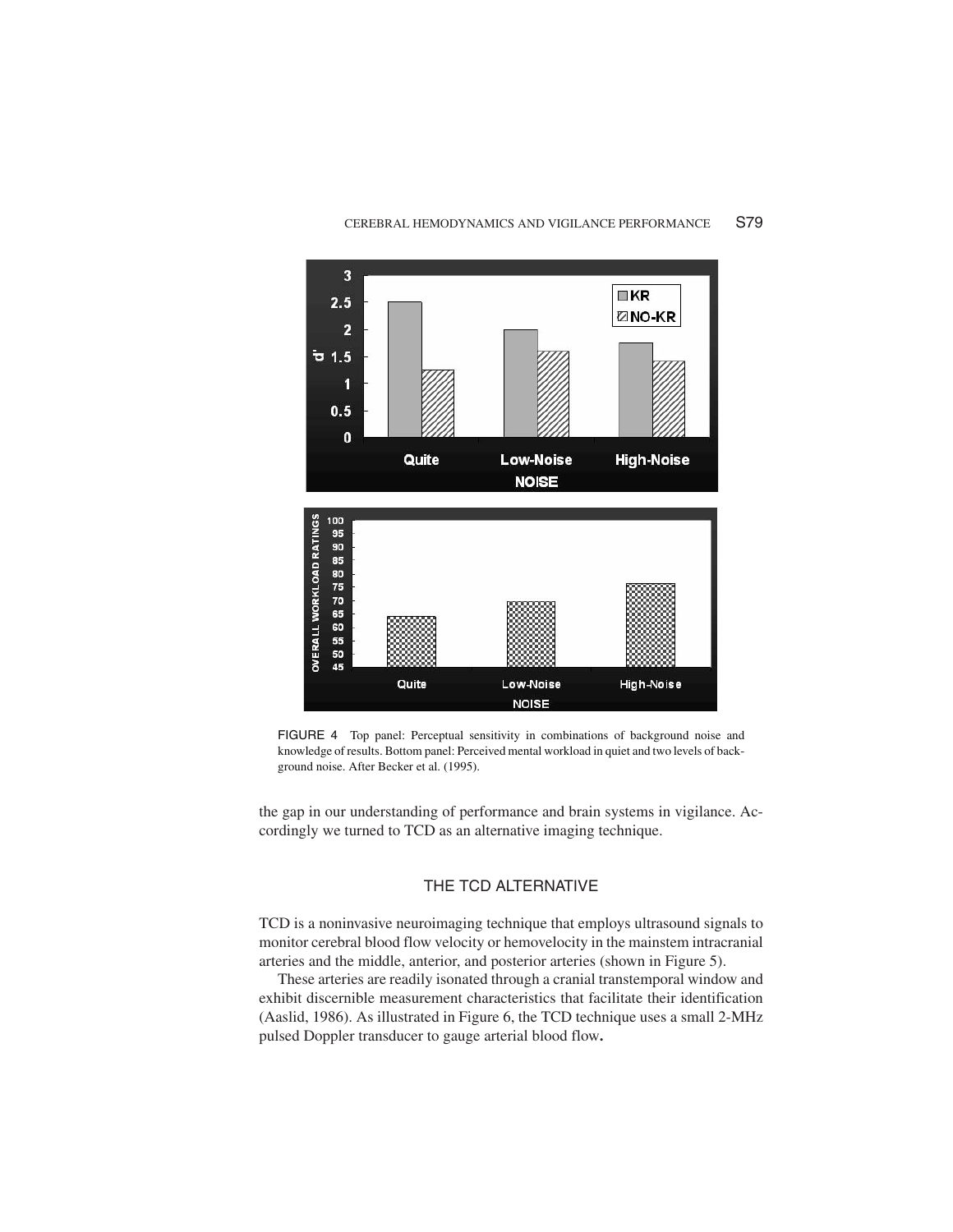

FIGURE 5 The anterior, middle, and posterior cerebral arteries.



FIGURE 6 The transcranial Doppler technique.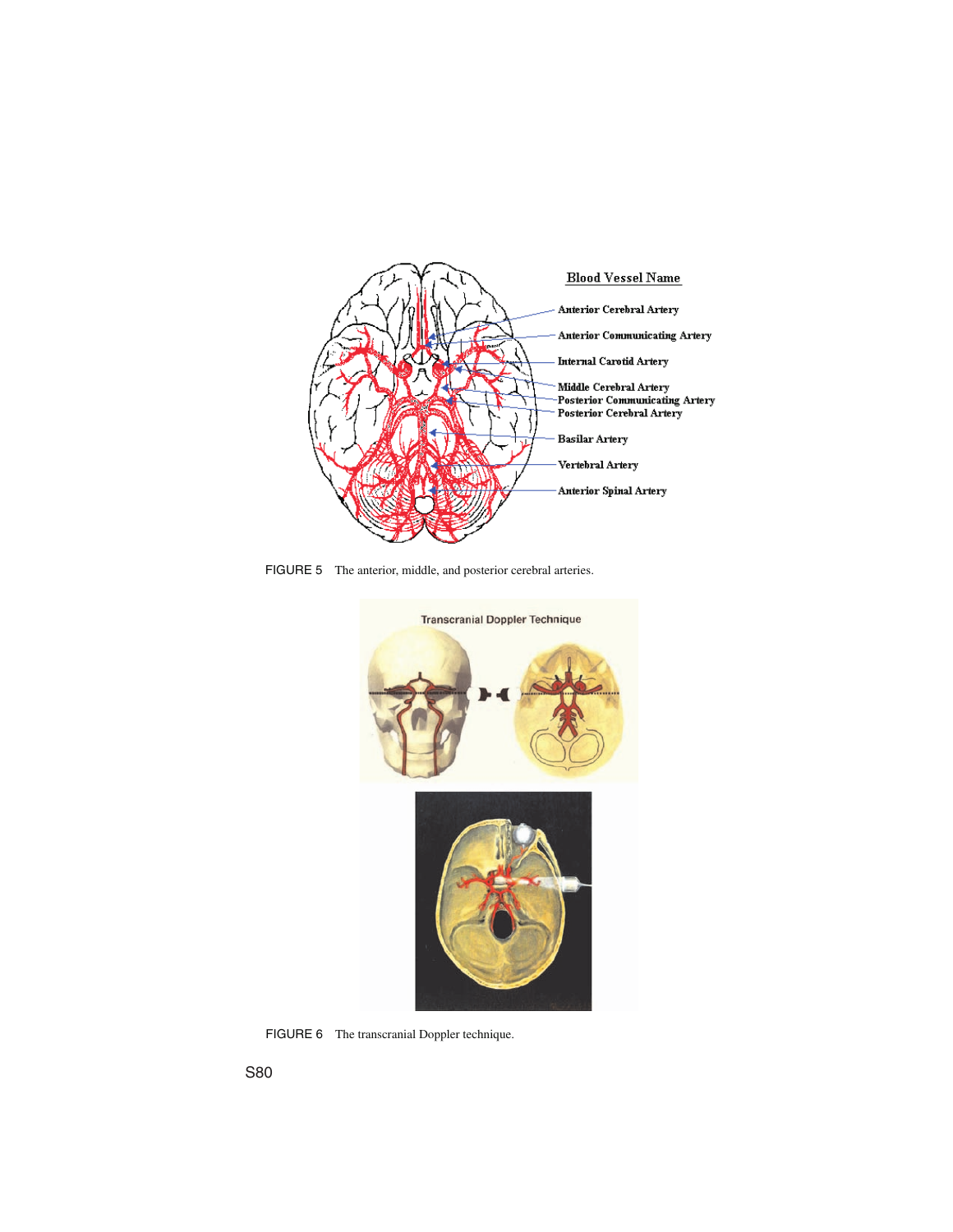The transducer is placed just above the zygomatic arch along the temporal bone, a part of the skull that is functionally transparent to ultrasound. The depth of the pulse is adjusted until the intracranial artery (e.g., the middle cerebral artery) is isonated. TCD measures the difference in frequency between the outgoing and reflected energy as it strikes moving erythrocytes. The low weight and small size of the transducer and the ability to embed it conveniently in a headband permit real-time measurement of cerebral blood flow velocity in both cerebral hemispheres while not limiting or becoming hampered by body motion. Therefore, TCD enables inexpensive, continuous, and prolonged monitoring of cerebral blood flow activity in the right and left cerebral hemispheres concurrent with task performance. Blood flow velocities, measured in centimeters per second, are typically highest in the middle cerebral artery (MCA), and the MCA carries about 80% of the blood flow within each cerebral hemisphere (Toole, 1984). Consequently, we measured blood flow from left and right hemisphere branches of the MCA in our experiments using a TC2-64B TCD unit manufactured by Nicolet/EME (Madison, Wisconsin).

When a particular area of the brain becomes metabolically active, as in the performance of mental tasks, byproducts of this activity, such as carbon dioxide  $(CO<sub>2</sub>)$ , increase. This increase in  $CO<sub>2</sub>$  leads to a dilation of blood vessels serving that area, which in turn results in increased blood flow to that region (Aaslid, 1986; Hellige, 1993). Consequently, TSD offers the possibility of measuring changes in metabolic activity during task performance. The use of TCD in brain imaging performance applications is limited, in part, by its low spatial resolution: TCD can supply gross hemispheric data, but it does not provide information about changes in specific brain loci, as is the case with PET and fMRI. Nevertheless, TCD offers good temporal resolution (Aaslid, 1986), and compared to PET and fMRI, it can track rapid changes in blood flow dynamics that can be followed in real time under less restrictive and invasive conditions.

In the past, TCD was used primarily in medicine for neurological diagnosis and for detecting the presence of intracranial vascular dysfunction (Babikan & Wechsler, 1999). Recent studies have indicated, however, that blood flow velocity in the MCA can be influenced by a variety of tasks such as stimulus detection and anticipation, reading aloud, listening to music, associating words, remembering a set of letters, solving mathematical problems, working with a complex performance battery, and making ethical decisions. In general, these cognitive activities accelerate blood flow velocity over resting baseline, and the TCD measured changes are linked to the cognitive demand imposed by the tasks (Tripp & Warm, 2007). For all of these reasons, we thought the TCD technique might be ideally suited as a tool for meeting the need identified by Parasuraman et al. (1998) to relate brain imaging in vigilance to performance efficiency.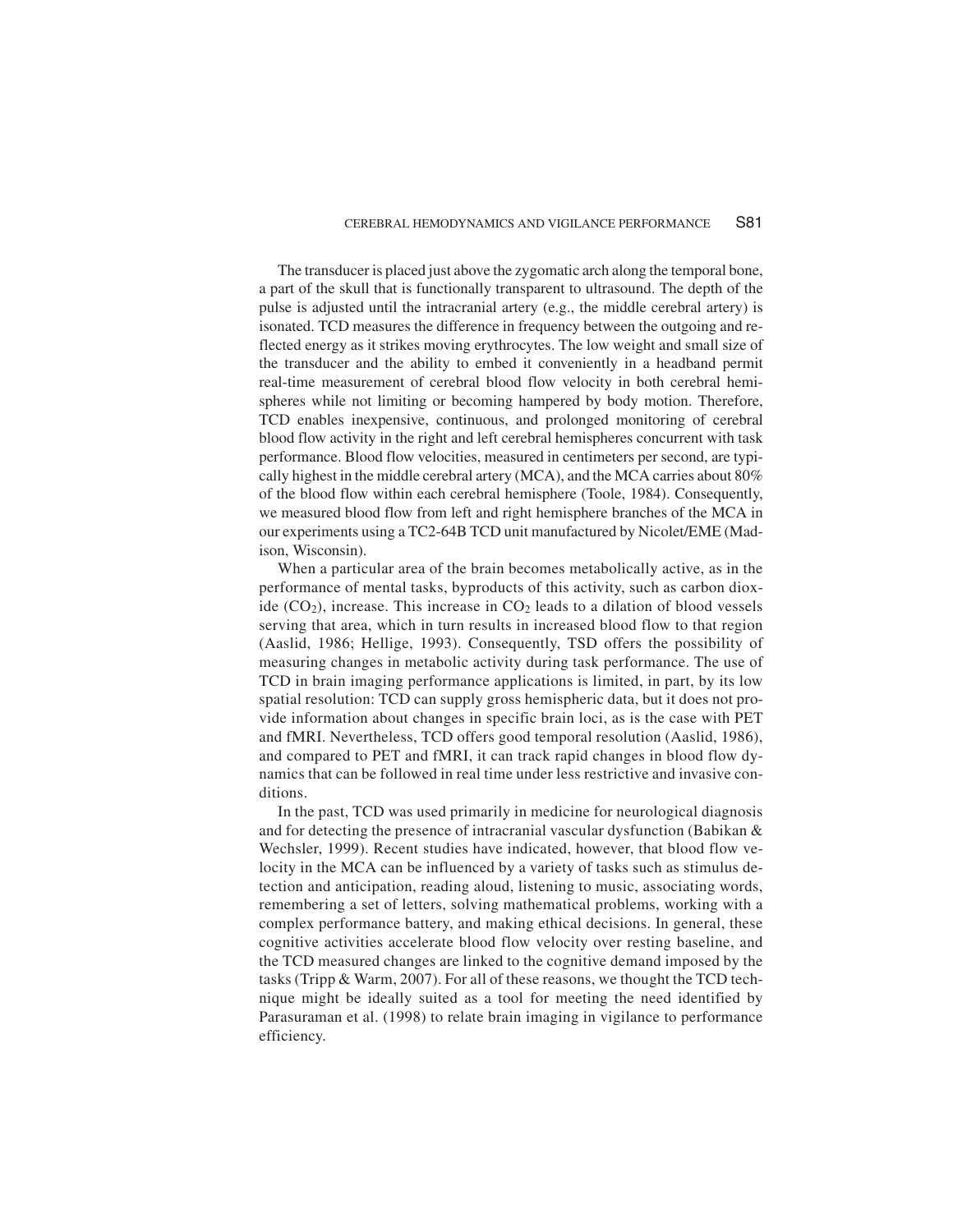#### S82 WARM, MATTHEWS, AND PARASURAMAN

#### THE SIMULTANEOUS/SUCCESSIVE TASK EXPERIMENT

The initial effort to use TCD in this way (Mayleben et al., 1998) was guided by a resource utilization model of vigilance proposed by Parasuraman and Davies (Davies & Parasuraman, 1982; Parasuraman & Davies, 1977) and tested intensively in our lab (Warm & Dember, 1998). According to that model, a limited-capacity information processing system allocates resources to cope with situations that confront it. The vigilance decrement reflects the depletion of information processing resources or reservoirs of energy that cannot be replenished in the time available. Changes in blood flow might reflect the availability and utilization of the information processing assets needed to cope with a vigilance task. Hence, Mayleben et al. (1998) hypothesized that the vigilance decrement should be accompanied by a decline in cerebral hemovelocity and that the absolute level of blood flow should vary directly with task demands.

To explore these possibilities, observers were asked to perform either a successive- or simultaneous-type vigilance task during a 30-min vigil. Successive tasks are absolute judgment tasks in which signals and nonsignals are differentiated by comparing current input against a standard held in working memory*.* In contrast, simultaneous tasks are comparative judgment tasks in which all the information needed to distinguish signals from nonsignals is present in the stimuli themselves and recent memory for the signal feature is not required (Parasuraman & Davies, 1977). Due to their memory imperative, Parasuraman and Davies argued that successive tasks are more capacity demanding than simultaneous tasks, a view supported by a wide variety of studies from our laboratory showing that simultaneous tasks are more resistant than successive tasks to the negative impact of psychophysical challenges that degrade vigilance performance by draining information processing resources (Warm & Dember, 1998). The specific displays used by the Mayleben team required discriminations of line length, as illustrated in Figure 7.

Critical signals for detection in the simultaneous task were cases in which one of the lines was 2 m taller than the other. In the successive task, critical signals were casesin which both lines were 3 mm taller than usual. Pilot work ensured that the tasks were equated for difficulty under alerted conditions.

In this and all subsequent studies, the MCA in both the right and left cerebral hemispheres was monitored at depths of 55 mm; the TCD unit calculated a hemovelocity average (cm/s) approximately every 4 s, and scores for individual observers were calculated as a proportion of the last 60 s of their 5-min resting baseline. In addition, all observers were right-handed.

The vigilance decrement, as reflected in a decline in signal detections over time, obtained by Mayleben et al. (1998), is shown in Figure 8. As expected, the decrement was accompanied by a parallel decline in cerebral hemovelocity (see Figure 9).

Also consistent with expectations from a resource model, the absolute level of blood flow was significantly higher for observers who performed the successive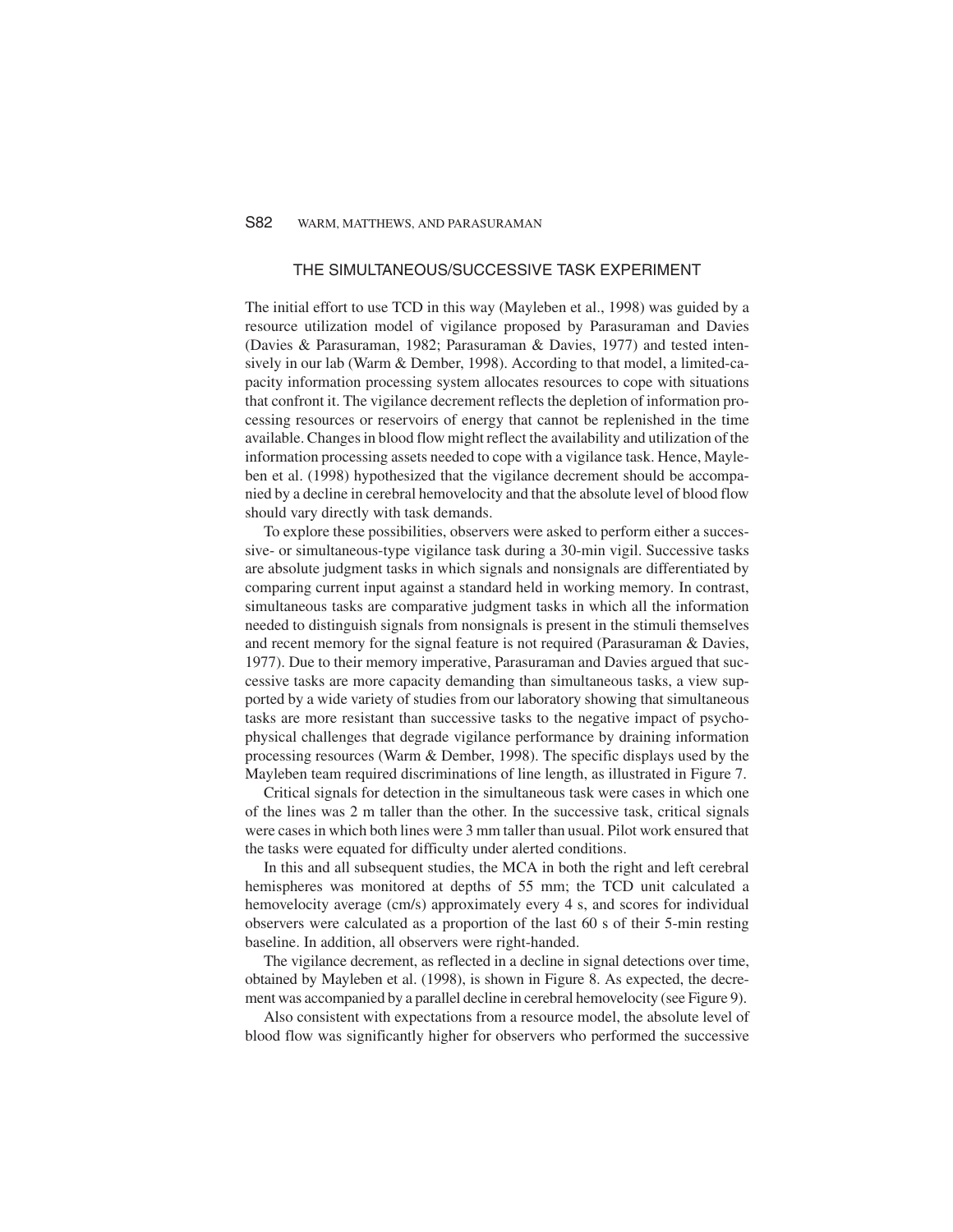

FIGURE 7 The successive- and simultaneous-type vigilance displays employed in the Mayleben et al. study (1998).



FIGURE 8 Mean percentage of correct detections as a function of periods of watch for the simultaneous (Sim) and successive (Suc) tasks. Error bars are standard errors. After Mayleben et al. (1998).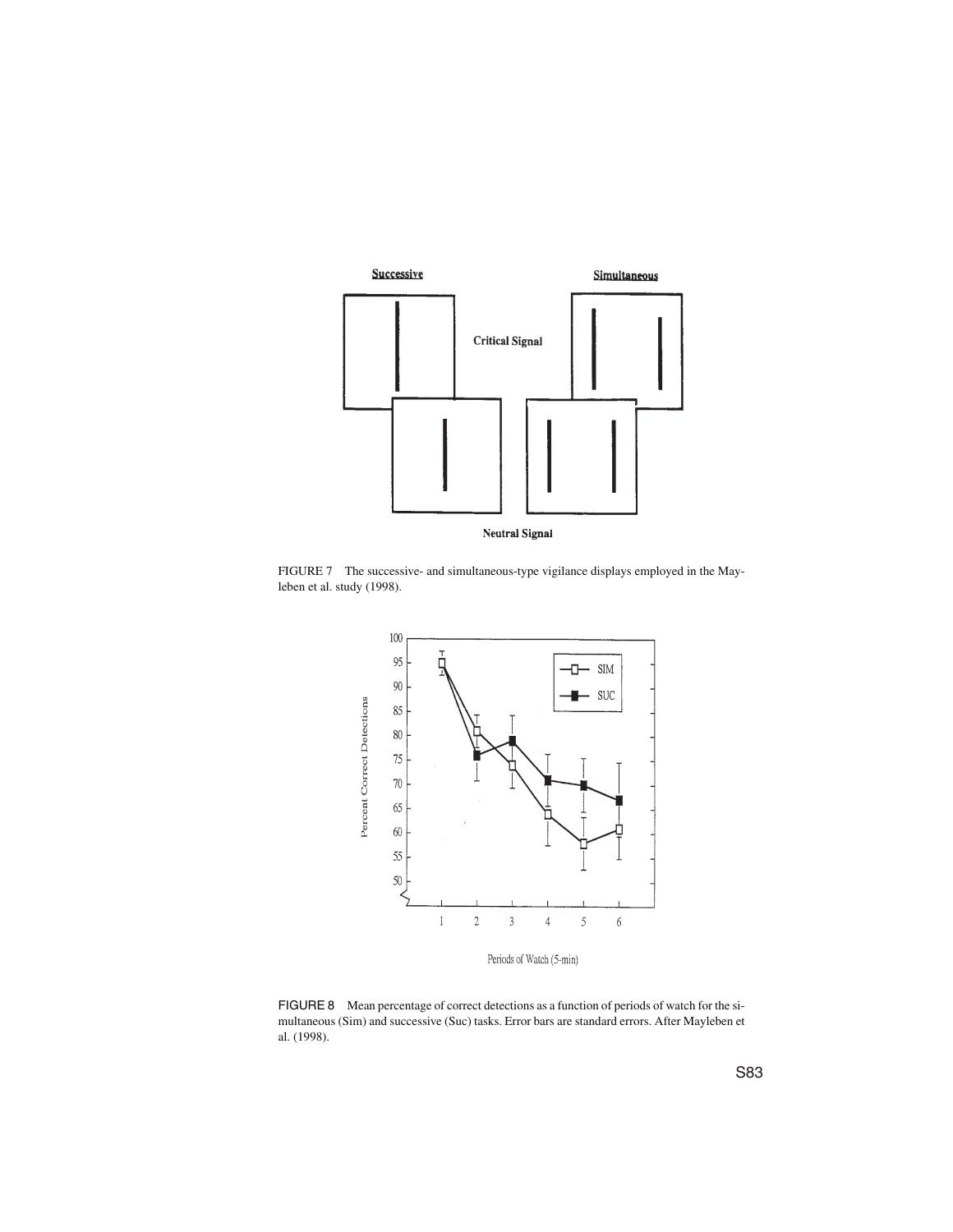

FIGURE 9 Mean cerebral blood flow velocity as a function of periods of watch for the simultaneous (SIM) and successive (SUC) tasks. Error bars are standard errors. After Mayleben et al. (1998).

task than for those who performed the simultaneous task (see Figure 10). An important finding in this study was that the blood flow effects were lateralized —hemovelocity was greater in the right than in the left hemisphere, principally in the performance of the memory-based successive task.

A result of this sort is consistent with earlier PET and psychophysical studies showing right-brain superiority in vigilance (Parasuraman et al., 1998) and with studies by Tulving, Kapur, Craik, Moscovitch, and Houle (1994) indicating that memory retrieval is primarily a right-brain function. Schnittger, Johannes, Arnavaz, and Munte (1997) have also reported the performance–blood flow velocity relation over time described in our study. However, a clear coupling of blood flow and performance could not be determined in their experiment because of the absence of a control for the possibility of spontaneous declines in blood flow velocity over time such as may result from systemic declines in arousal. Mayleben et al. (1998) employed such a control by exposing a group of observers to the dual-line display for 30 min in the absence of a work imperative. As shown in Figure 11, blood flow velocity remained stable over the testing period under such conditions.

A potential challenge to an interpretation of the present results along resource theory lines comes from the findings that blood flow velocity is sensitive to changes in blood pressure and cardiac output (Caplan et al., 1990) and that changes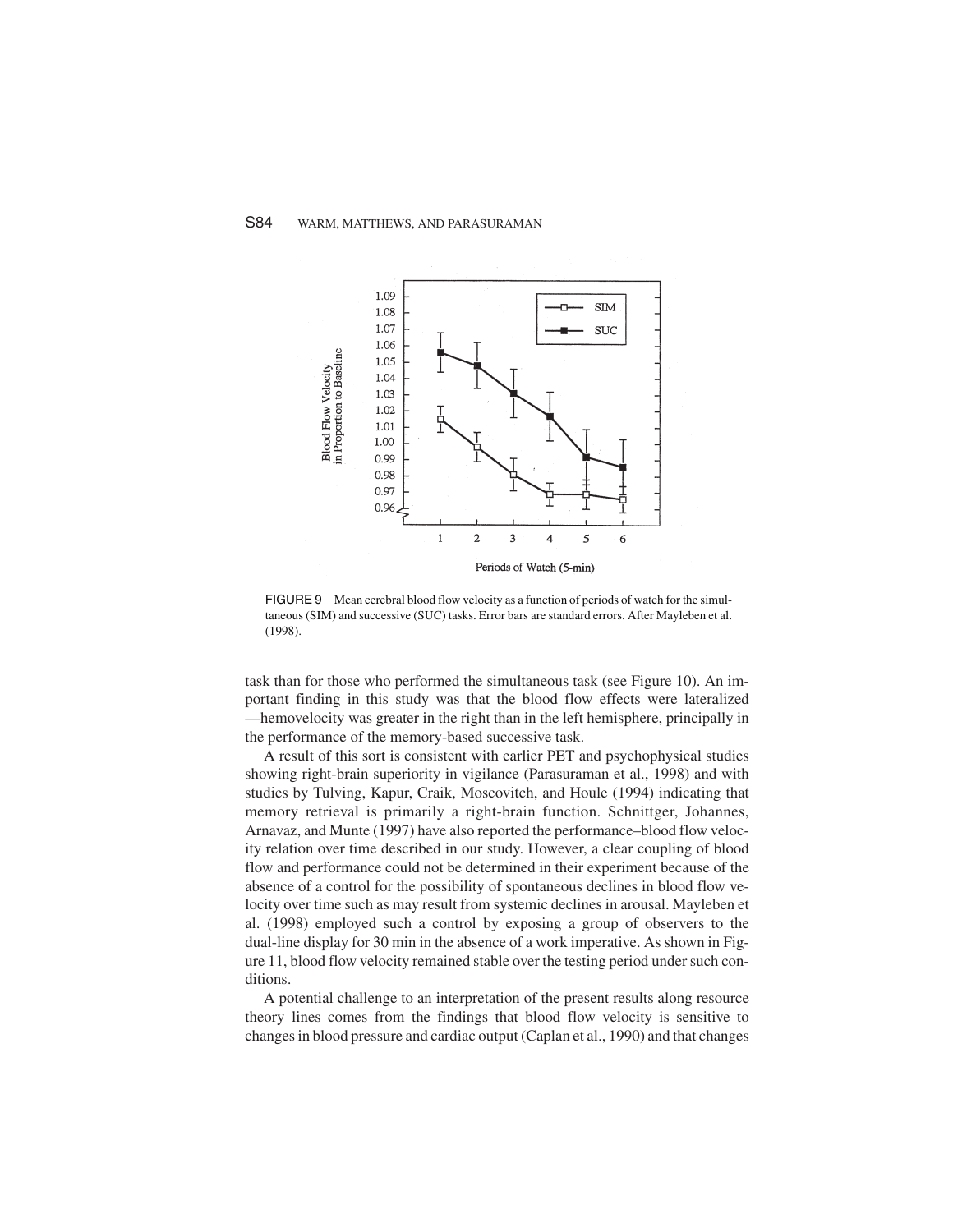

FIGURE 10 Mean overall blood flow velocity in the left and right hemispheres with the simultaneous (SIM) and successive (SUC) tasks. Error bars are standard errors. After Mayleben et al. (1998).



Cerebral Blood Flow Baseline Data

FIGURE 11 The timecourse of mean cerebral blood flow velocity scores in control observers who observed the vigilance display in the Mayleben et al. (1998) study without a work imperative.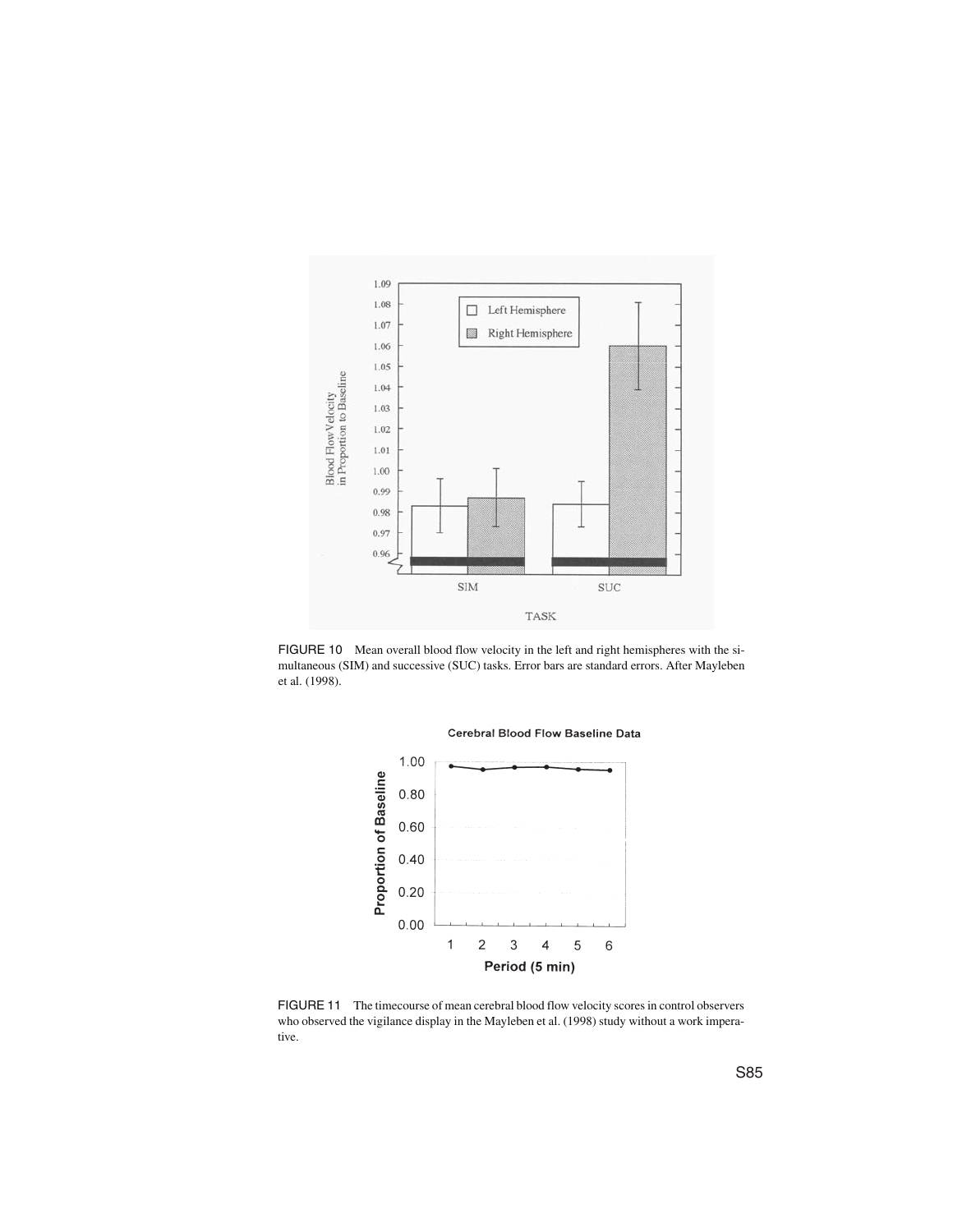### S86 WARM, MATTHEWS, AND PARASURAMAN

in heart rate variability are correlated with vigilance performance (Parasuraman, 1984). Accordingly, one could argue that the performance/hemovelocity findings in this study do not reflect information processing per se but rather a gross change in systemic vascular activity that covaried with blood flow. The lateralization of the performance/hemovelocity findings challenges such a view, since gross changes in vascular activity are not likely to be hemisphere dependent.

#### THE CUEING EXPERIMENT

Signal detection in vigilance can be improved by providing observers with consistent and reliable cues to the imminent arrival of critical signals. As several experiments have shown, the principal consequence of such forewarning is the elimination of the vigilance decrement (Davies & Parasuraman, 1982; Warm & Jerison, 1984). An illustration of this effect comes from a study by Hitchcock, Dember, Warm, Moroney, and See (1999) using a simulated air traffic control display in which critical signals for detection were planes traveling on a collision course, as illustrated in Figure 12.



FIGURE 12 The simulated air traffic control display employed in the Hitchcock et al. (1999) study.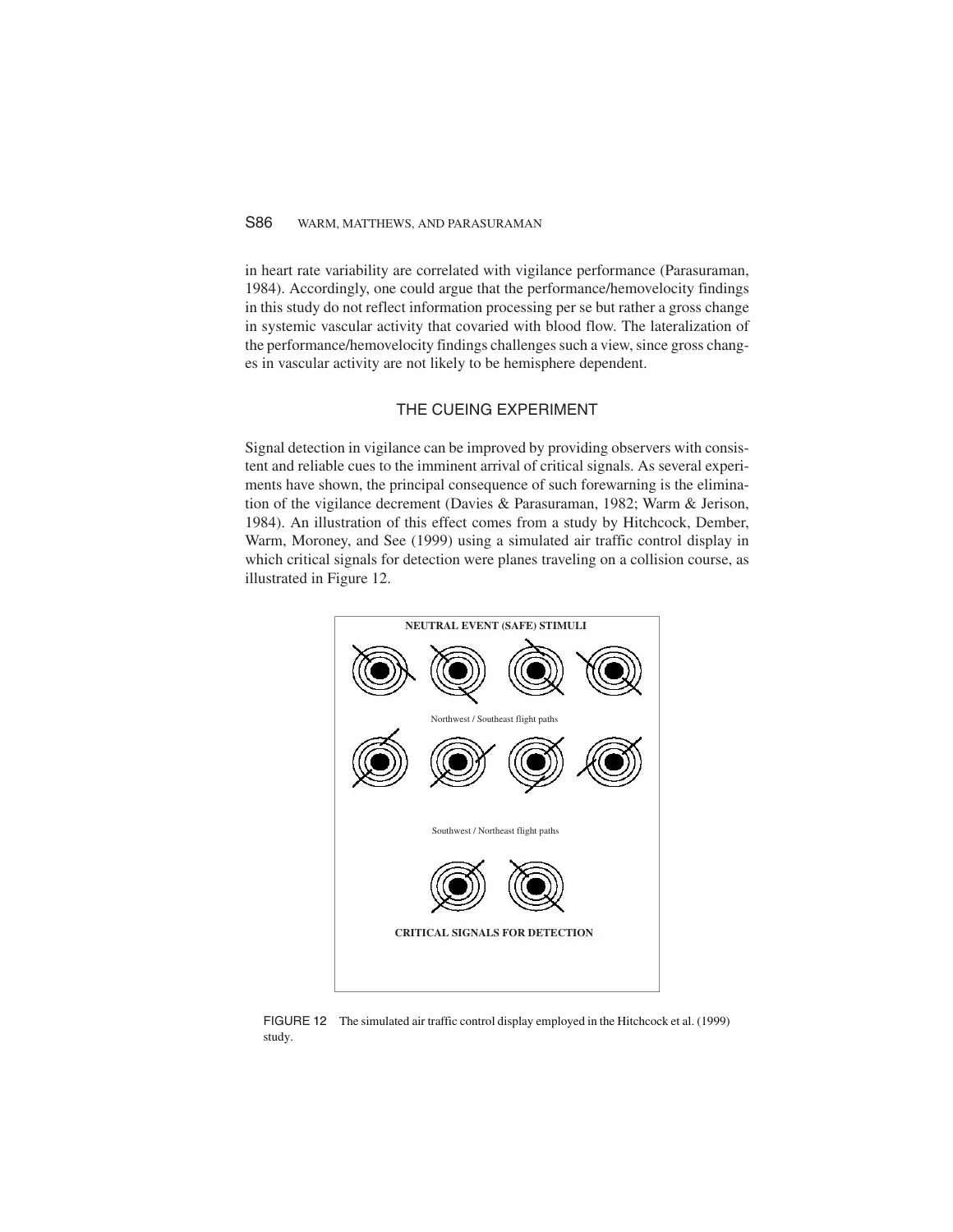As illustrated in Figure 13, detection probability scores for cued observers remained stable as time on watch progressed, while they declined considerably over time for non-cued observers.

Hitchcock et al. (1999) linked the cueing effects to resource theory by arguing that cued monitors would need to observe the display only after having been prompted about the arrival of a signal and, therefore, could husband their information processing resources over time. In contrast, since non-cued observers were never certain as to when a critical signal might appear, they would have to process information on their displays continuously across the watch, thereby consuming more of their resources over time than cued observers.

Based upon that line of reasoning, Hitchcock et al. (2003) performed another experiment in which they anticipated that in the presence of perfectly reliable cueing, the temporal decline in blood flow would be attenuated in comparison to a non-cued condition and also in comparison to conditions in which cueing was less than perfectly reliable, since observers in such conditions would not be relieved of the need to attend continuously to the vigilance display. Finally, in view of the previous brain imaging and psychophysical findings indicating that vigilance performance is controlled by the right cerebral hemisphere, we also anticipated that the hemovelocity effects in this study would be predominantly right lateralized.

Observers monitored the simulated air traffic display described above for 40 min under conditions in which signal salience, determined by the Michaelson con-



FIGURE 13 Mean percentages of correct detections as a function of time on task for the cue, knowledge of results (KR), and control groups. After Hitchcock et al. (1999).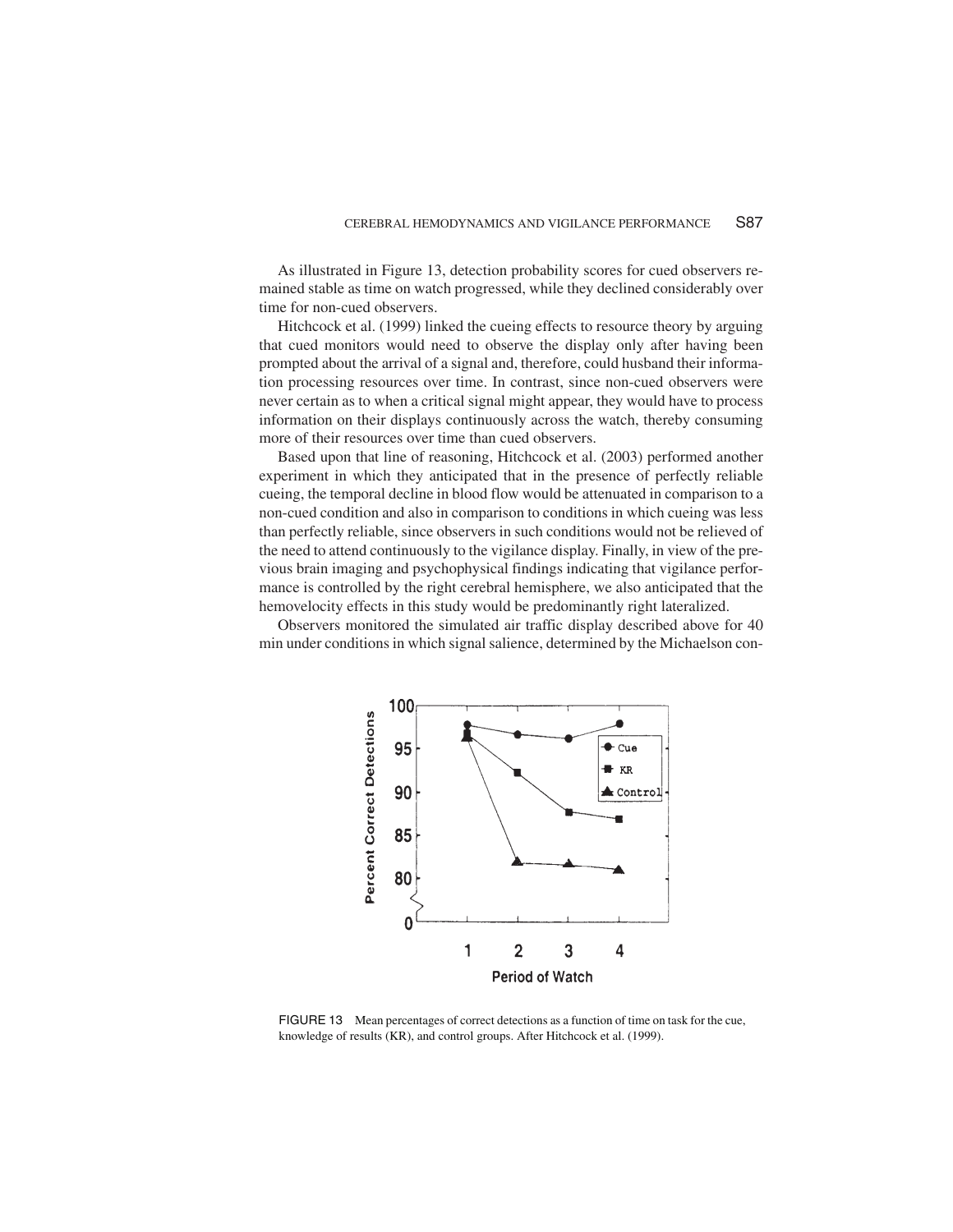#### S88 WARM, MATTHEWS, AND PARASURAMAN

trast ratio of the aircraft to their background, was high (98%, dark black planes on a light background) or low (2%, light gray planes on a light background). Signal salience was combined factorially with four levels of cue reliability (100% reliable, 80% reliable, 40% reliable, and a no-cue control). In all conditions the display was updated 30 times/min with a dwell time of 300 ms. Observers in the cueing groups were instructed that a critical signal would occur within one of the five display updates immediately following the verbal prompt "LOOK" provided through a digitized male voice. Observers in each of the cue groups were advised about the reliability of the cues they would receive. To control for accessory auditory stimulation, observers in the no-cue group received acknowledgement after each response in the form of the word "LOGGED" spoken in the same male voice.

As illustrated in Figure 14, the detection scores for the several cueing conditions were similar to each other during the early portion of the vigil and diverged by the end of the session. More specifically, performance efficiency remained stable in the 100% reliable cueing condition but declined over time in the remaining conditions, so that by the end of the vigil, performance efficiency was clearly best in the 100% group followed in order by the 80%, 40%, and no-cue groups.

The heomovelocity scores from the left hemisphere showed a significant decline over time but no effect for cueing with either high-salience or low-salience signals. A similar result was found for high-salience signals in the right hemi-



FIGURE 14 Mean percentage correct detections as a function of time on watch for four cue-reliability conditions. After Hitchcock et al. (2003).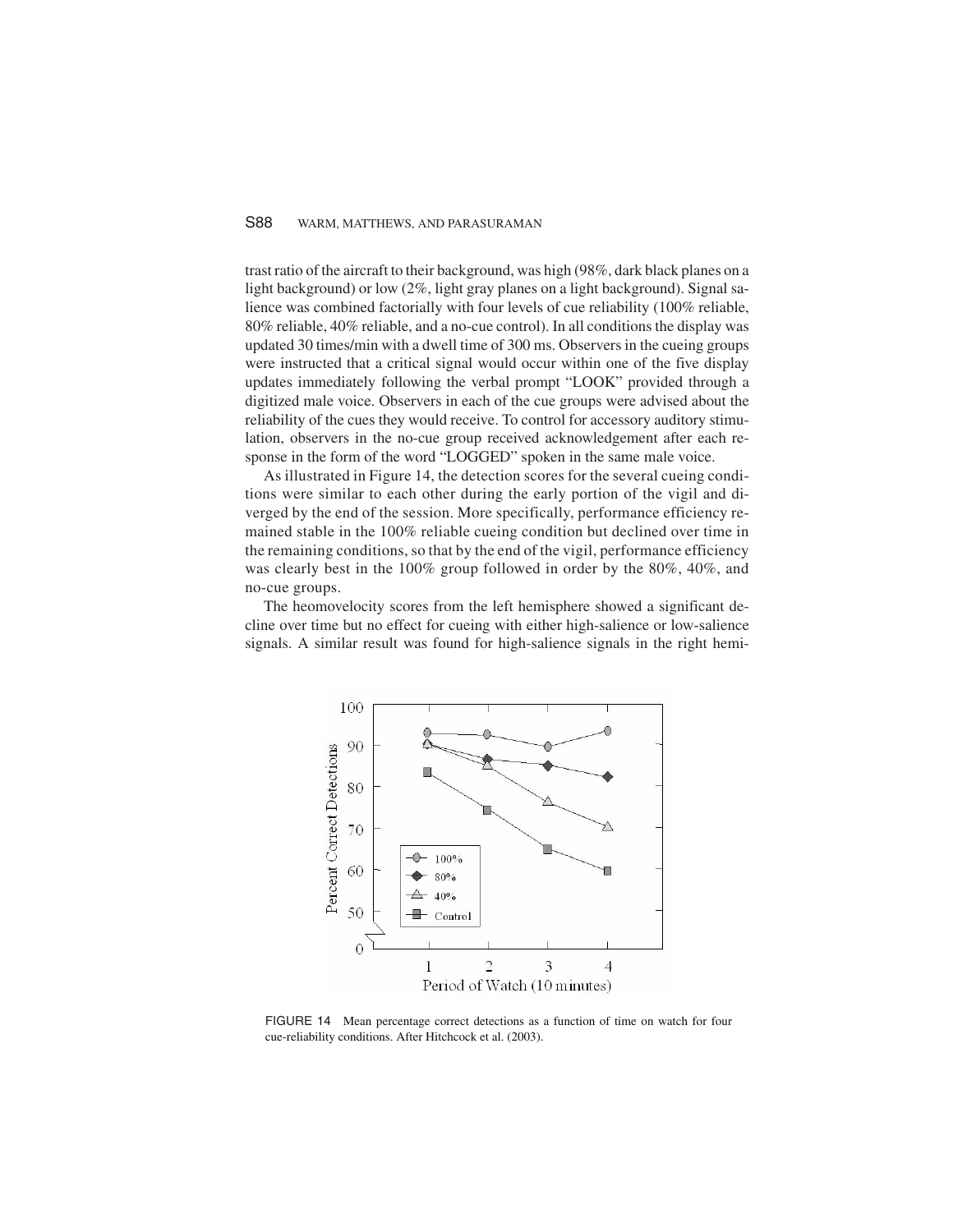sphere. Cueing effects emerged, however, in the hemovelocity scores for the right hemisphere with low-salience signals, as illustrated in Figure 15.

As was the case with detection probability, the hemovelocity scores for the several cueing conditions were similar to each other during the early portions of the vigil but showed differential rates of decline over time, so that by the end of the vigil, blood flow was clearly highest in the 100% group followed in order by the 80%, 40%, and no-cue groups.

In summary, the hemovelocity scores taken from the right hemisphere under low-salience almost exactly mirrored the effects of cuing on performance efficiency. The finding that this result was limited to low-salience signals is consistent with a study by Korol and Gold (1998) indicating that brain systems involving glucose metabolism need to be sufficiently challenged in order for measurable physiological changes to emerge in cognitive and attentional processing tasks. Restriction of the cue/time/salience hemovelocity findings to the right hemisphere is consistent with expectations about right hemisphere control of vigilance. Asin the initialstudy, blood flow velocity remained stable over time in both hemispheres throughout the watch when observers were exposed to the simulated air traffic display without a work imperative. That result is shown in Figure 16.



FIGURE 15 Mean cerebral hemovelocity scores as a function of periods of watch for four cue-reliability conditions. Data are from the right hemisphere with low signal salience. After Hitchcock et al. (2003).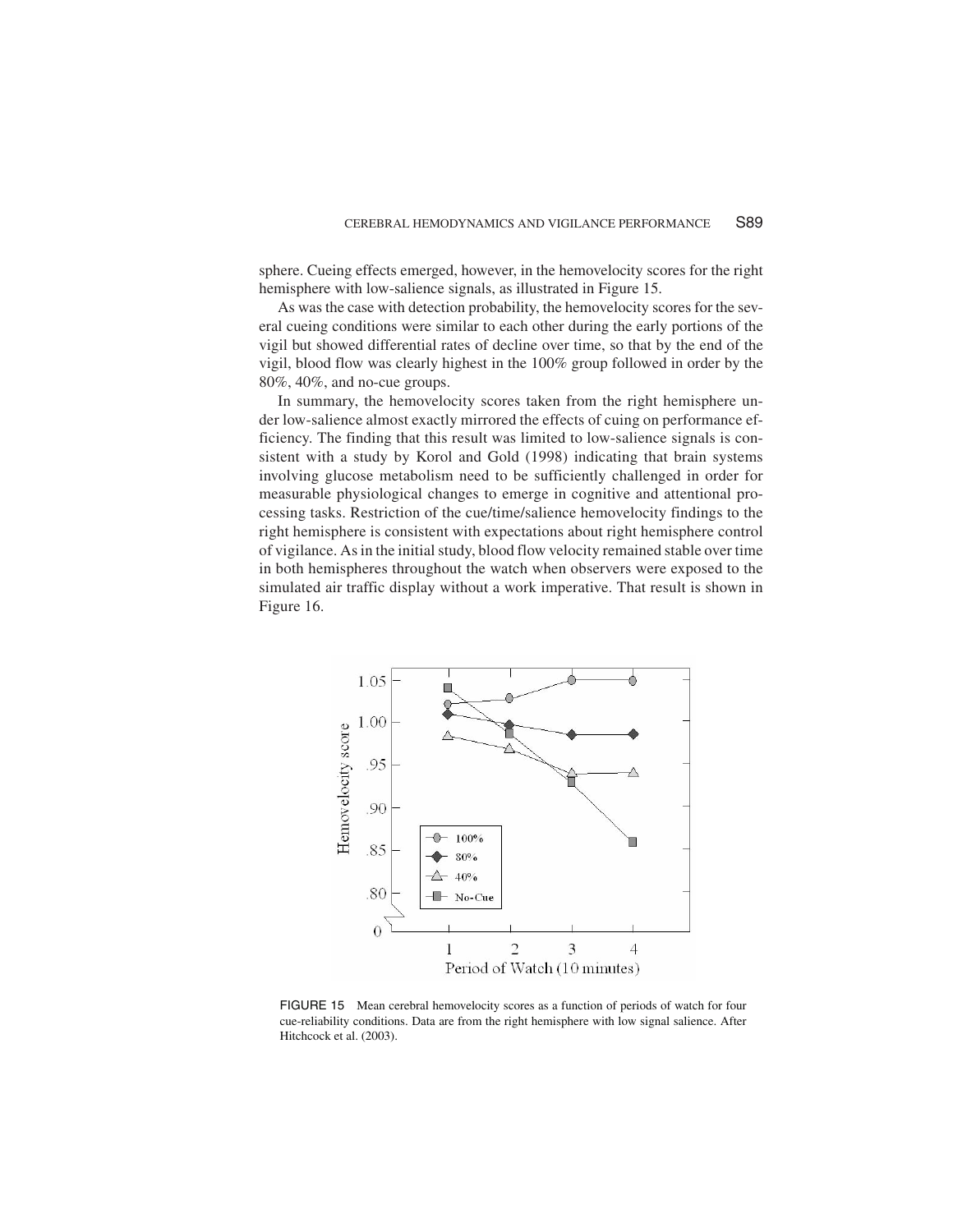

FIGURE 16 Mean cerebral blood flow velocity scores across time for control observers who observed the vigilance display in the Hitchcock et al. (2003) study without a work imperative. Data for the left and right cerebral hemispheres are presented in the left and right panels, respectively.

#### THE SENSORY FACTOR STUDY

At this point, all of our vigilance studies involving cerebral blood flow velocity were conducted in the visual modality. However, vigilance tasks can also be performed in the auditory modality and the sensory modality of signals is not a matter of indifference where vigilance is concerned. The overall level of performance in auditory tasks tends to be greater than that in visual tasks and the vigilance decrement is less pronounced in the auditory than in the visual modality (Warm & Jerison, 1984). In addition, several studies have reported that correlations between the two modalities are either low  $(r < .30)$  or nonsignificant (Warm & Jerison, 1984). Accordingly, in a recent study (Shaw et al., 2006) we sought to determine the degree to which the vigilance decrement is accompanied by a decline in cerebral blood flow velocity in comparable visual and auditory vigilance tasks.

There is theoretical justification for a study of this sort. One might conclude from the sensory differences we have described that sustained attention in audition and vision may be based upon different central properties, a possibility that would greatly complicate efforts to understand the mechanisms that underlie sustained attention. On the other hand, the presence in the literature of substantial intermodal correlations between auditory and visual vigilance tasks (*r*s ranging from .65 to .85) along with findings of successful intermodal transfer in training for vigilance and superior performance with redundant dual-mode audio/visual displays relative to singlemode auditory or visual displays led Warm & Jerison (1984) to affirm that while modality-specific factors are important, within limits, vigilant behavior is a common characteristic of the observer. Showing that the vigilance decrement in both sensory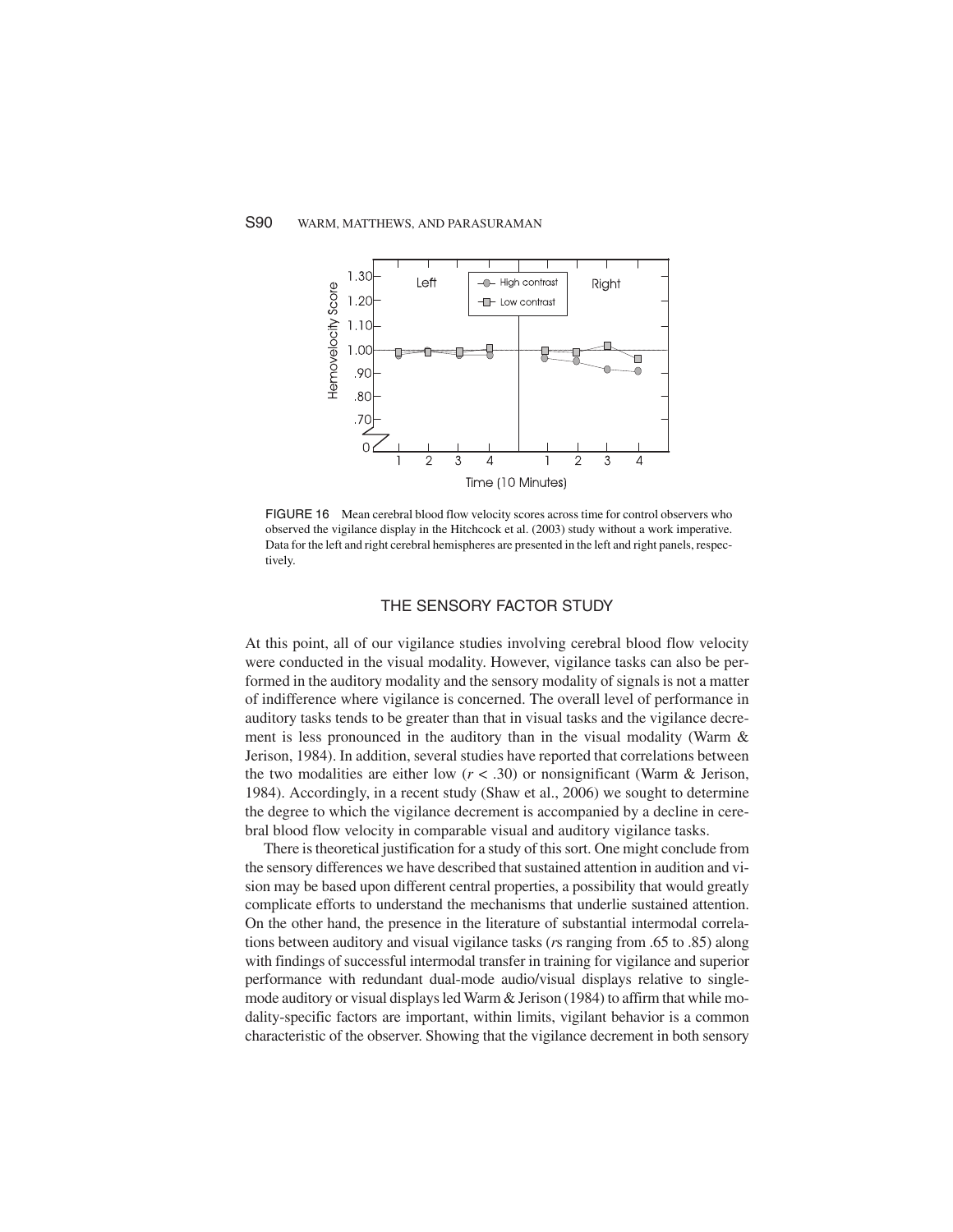modalities is accompanied by a similar decrement in cerebral blood flow velocity occurring in common cerebral arteries would support our position.

In a critical earlier study, Hatfield and Loeb (1968) raised an important methodological issue in regard to audio-visual comparisons in vigilance. They pointed out that disparitiesin the types of discriminationsinvolved, the salience of the displays to be observed, and the difficulty of the discriminations to be made were not equated in previous studies of sensory differences in vigilance and could have contributed to the outcomes of those studies. Accordingly,since the perception of time correlates strongly in the auditory and visual modalities under alerted conditions (Loeb, Behar, & Warm, 1966), temporal discriminations were featured in our study, and efforts were made to specifically control for disparities in display salience and discrimination difficulty.

Observers participated in a continuous 40-min vigil divided into four 10-min periods of watch. Those monitoring the visual display viewed the repetitive presentation of a horizontally oriented white bar that appeared against a gray background on a video display terminal (VDT). Neutral events requiring no response from the observers were flashes lasting 247.5 ms. Observers monitoring the auditory display listened to 247.5-ms bursts of white noise presented binaurally via earphones inserted into the external auditory meatus of each ear. Critical signals in the visual case were brief 125-msflashes of the light bar. In the auditory case, critical signals were brief 200-ms bursts. The disparity in duration changes used to specify auditory and visual signals was necessary to compensate for greater temporal acuity in the auditory mode under alerted conditions (Szalma et al., 2004). In all conditions observers equated the apparent loudness of the noise to the apparent brightness of the visual stimulus by means of a cross-modal matching procedure (Stevens, 1959). The displays were updated once every 2,000 ms and 10 critical signals were presented in each watch-keeping period. As in our previous studies, control observers were employed who looked at or listened to the visual or auditory displays for the same amount of time as the active observers but without a work imperative.

Performance efficiency was measured in terms of the percentages of correct detections and errors of commission or false alarms. As can be seen in Figure 17, both measures showed a significant linear decline over time on watch that was independent of the sensory modality of signals.

As illustrated in Figure 18, this effect was paralleled by a linear decline in cerebral blood flow velocity over time that was also independent of the sensory channel used forstimulus presentation. Blood flow velocity in both modalities was also greater in the right as compared to the left cerebral hemisphere.

As Figure 19 shows, blood flow velocity scores for passive control observers remained stable over time throughout the 40-min session for all combinations of sensory modality and cerebral hemisphere, indicating that the temporal declines in cerebral blood flow velocity were performance based.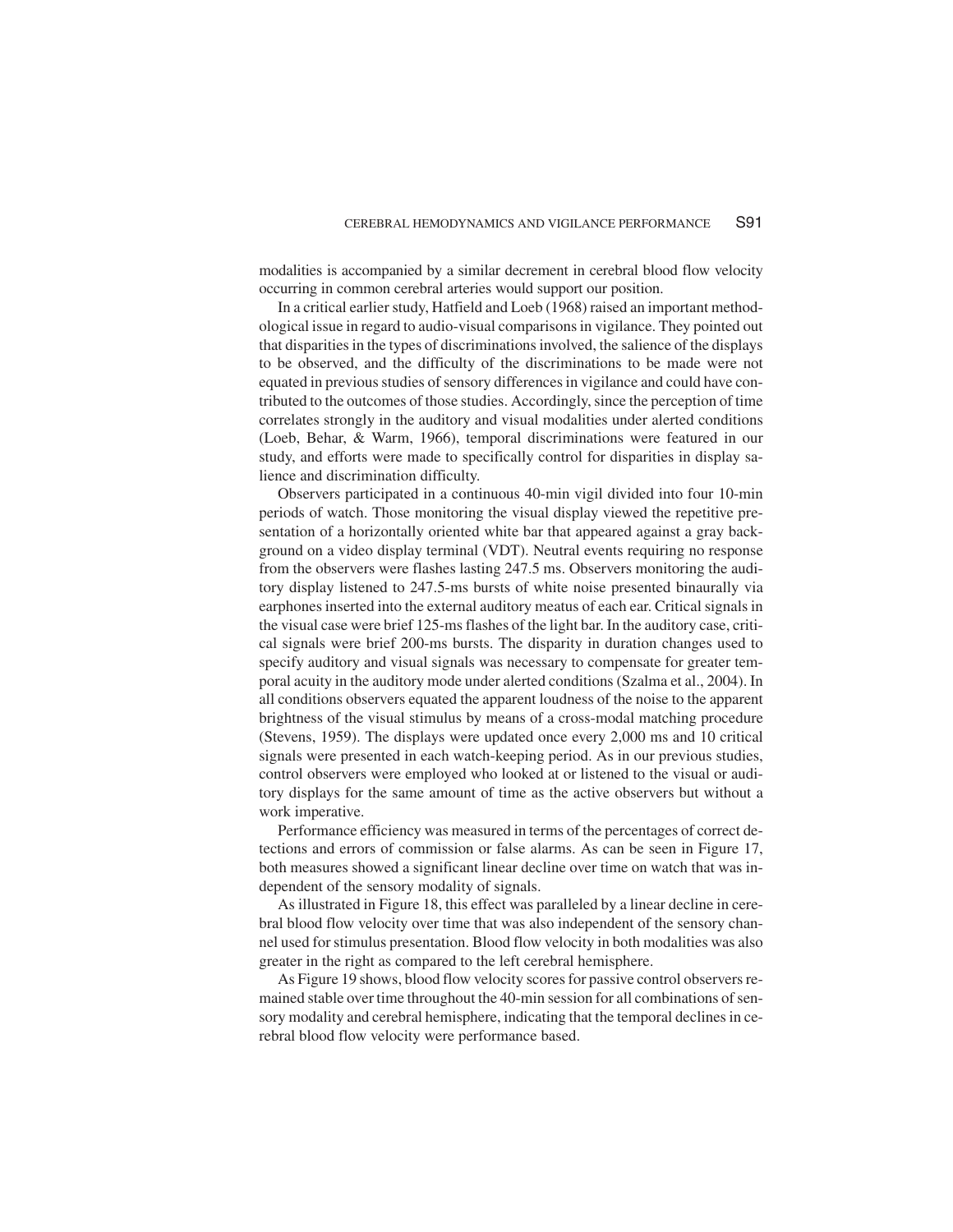#### S92 WARM, MATTHEWS, AND PARASURAMAN



FIGURE 17 Mean percentages of correct detections and false alarms across sensory modalities as a function of periods of watch. Error bars are standard errors. After Shaw et al. (2006).



FIGURE 18 Mean cerebral blood flow velocity scores across sensory modalities as a function of periods of watch. Error bars are standard errors. After Shaw et al. (2006).

The results of this study clearly indicate that the temporal decline in cerebral blood flow velocity found in our earlier visual studies is not restricted to the visual modality; it occurs in the auditory modality as well. Similarly, the results indicate that the heightened level of blood flow velocity found in the right as compared to the left cerebral hemisphere in our earlier studies, a result pointing to a right hemispheric system in the functional control of vigilance performance, is also independent of the sensory modality used for stimulus delivery when hemovelocity is measured in an artery common to the two sensory channels. These findings are consistent with Warm and Jerison's (1984) argument that while stimulus-specific factors are important in vigilance, within limits, vigilant behavior is a common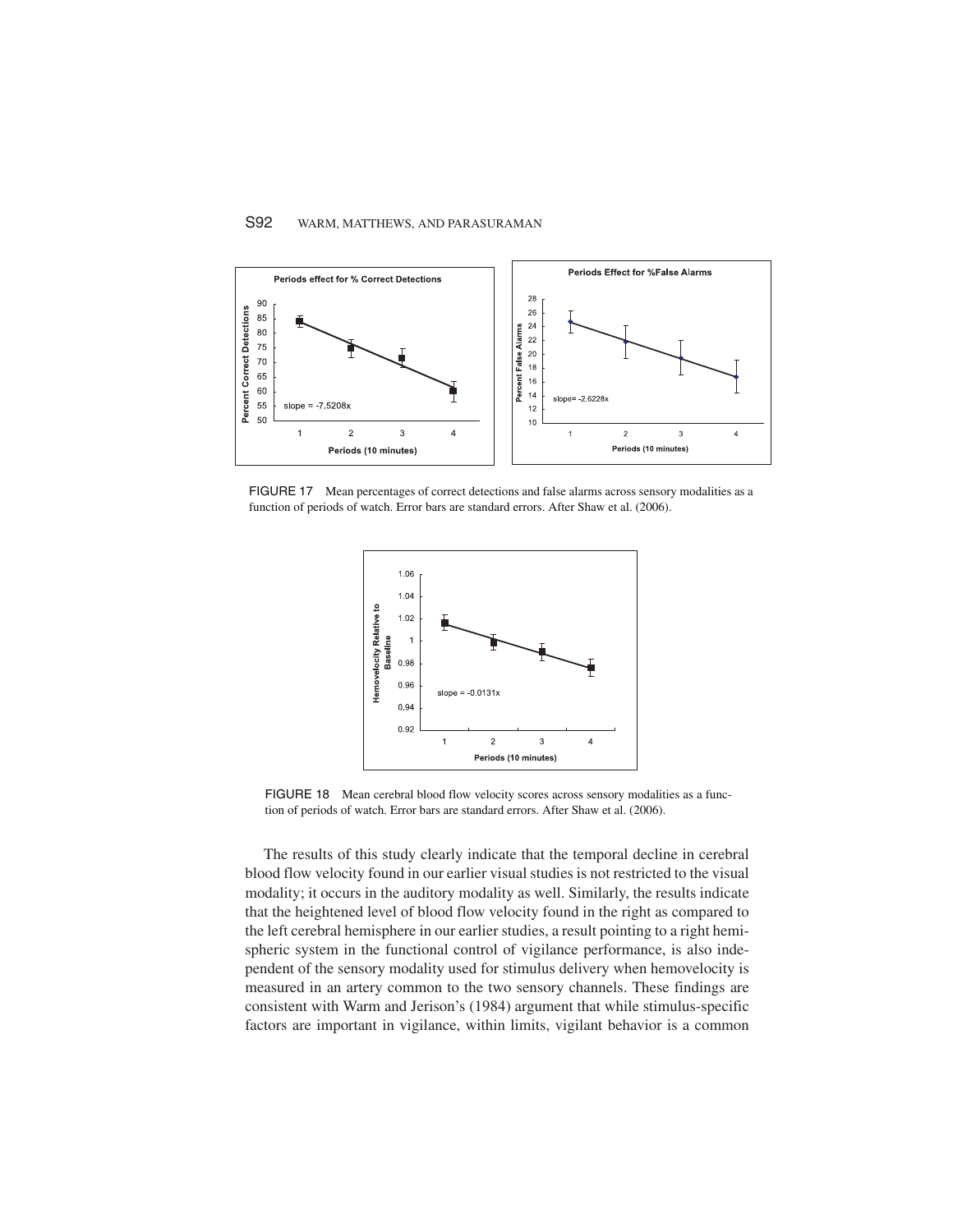#### CEREBRAL HEMODYNAMICS AND VIGILANCE PERFORMANCE S93



FIGURE 19 Mean cerebral blood flow velocity scores in the right and left cerebral hemispheres as a function of periods of watch for control observers who were exposed to the visual and auditory displays without a work imperative. Data are collapsed across sensory modalities. Error bars are standard errors. After Shaw et al. (2006).

characteristic of the observer. On a much broader level, our results are also consistent with findings in other areas that the brain engages in a synthesis of similar streams of information over different sensory channels (Calvert, Spence, & Stein, 2004; Poggel, Merabet, & Rizzo, 2007).

#### THE CEREBRAL OXYGENATION STUDY

To this point, our investigations of cerebral hemodynamics in sustained attention have made use of traditional vigilance tasks lasting 30 min or more. Because of their long duration, investigators have found it inconvenient to incorporate such tasks in test batteries or, as discussed previously, to link vigilance performance with brain imaging metrics such as PET and fMRI. Accordingly, Posner (1978) suggested that it should be possible to generate shorter-duration vigilance tasks that exhibit the same effects asthe typical long-duration vigils. We have developed an abbreviated 12-min vigilance task composed of 6 consecutive 2-min periods of watch that appears to meet that standard (Temple et al., 2000). In performing that task, observers are asked to inspect the repetitive presentation on a VDT of light gray capital letters consisting of an "O," a "D," and a backwards "D."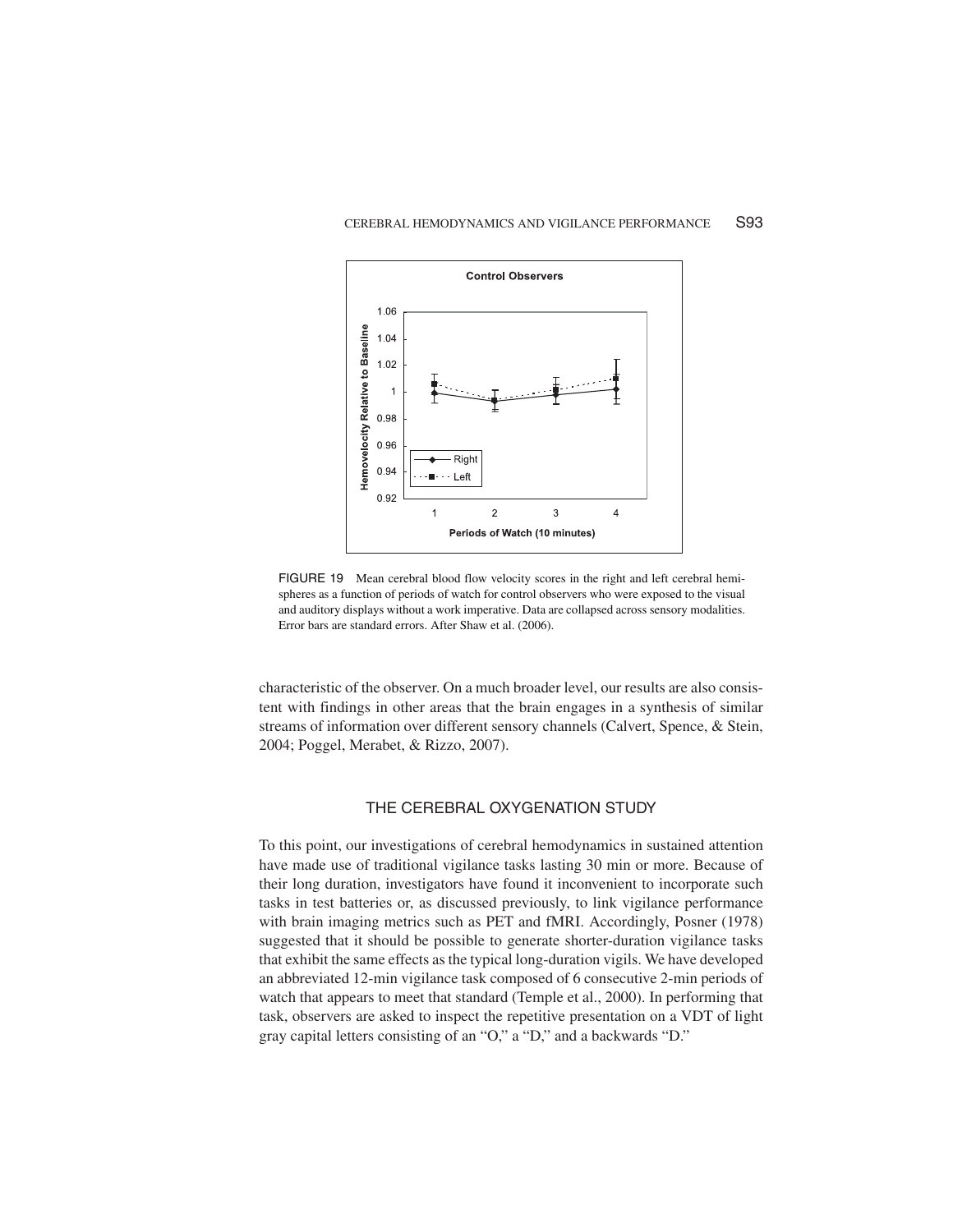#### S94 WARM, MATTHEWS, AND PARASURAMAN

The letters are presented for only 40 ms at a rate of 57.5 events/min and are exposed against a visual mask consisting of unfilled circles on a white background (signal probability  $= 0.20$ /period of watch). Critical signals for detection are the appearance of the letter "O." As in the case of long-duration vigils, performance in the abbreviated vigil has been found to vary inversely with signal salience varied via the Michaelson contrast ratio of the letters to their background and to be enhanced by a stimulant drug, caffeine (Temple et al., 2000; see Figure 20).

The demonstration that the cerebral hemodynamics associated with the abbreviated vigil duplicate those associated with long-duration vigil would provide additional evidence that the former represents a viable analog to the latter. Accordingly, Helton et al. (2007) spearheaded a study in our lab that examined the relationship between cerebral hemovelocity and performance on the abbreviated vigil.

In addition to the TCD measure employed in our long-duration studies, we made use of another nonrestrictive and relatively economic alternative to PET and fMRI—the assessment of cerebral blood oxygen saturation using NIRS (Gratton & Fabiani, 2007) via a Somanetics INVOS 4100 Cerebral Oximeter. The instrument's sensors are embedded in a headband much like that used with the TCD procedure and recordings can be obtained simultaneously from both cerebral hemispheres.



FIGURE 20 Mean percentages of correct detections over time in the abbreviated vigil. The left panel displays data for easy- and hard-to-detect signals. The right panel displays data for observers who did or did not ingest caffeine prior to performing the vigil. Error bars are standard errors. After Temple et al. (2000).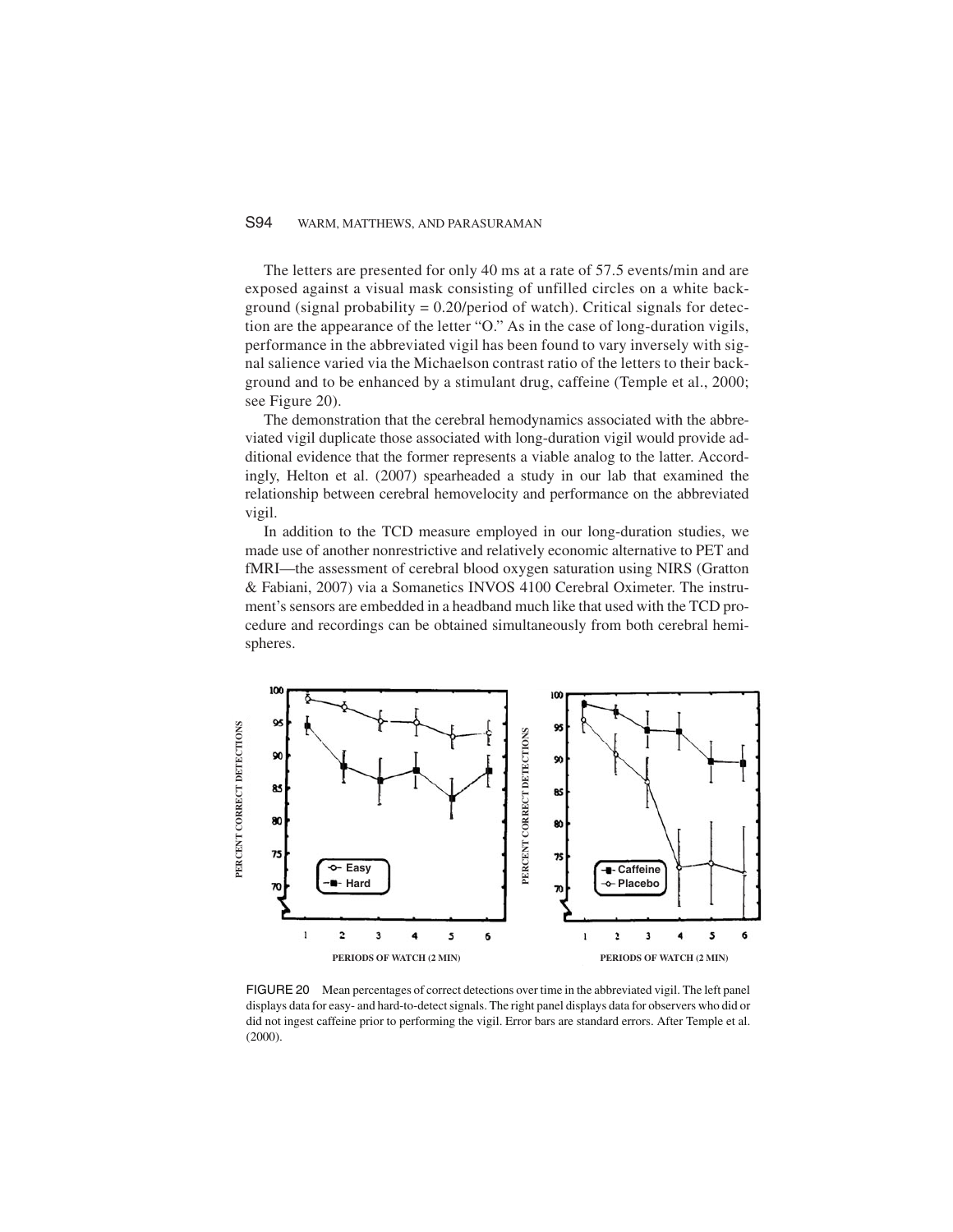Previous research with the NIRS technique shows that tissue oxygenation increases with the information processing demands of the task being performed by an observer (Punwani, Ordidge, Cooper, Amess, & Clemence, 1998; Toronov et al., 2001). Hence, one might expect that along with cerebral blood flow, cerebral oxygenation would also be related to vigilance performance. An advantage of the NIRS procedure is that it affords the opportunity to examine different brain regions, not just the left and right hemispheres as with TCD. In our investigation, recordings were secured from the frontal lobe because of PET and fMRI studies showing right dominance in this brain region during performance of a vigilance task (Parasuraman et al., 1998). In our study, resting cerebral oxygen saturation data were collected for 3 min prior to the experimental session to provide a baseline comparison.

Blood flow velocity and oxygenation were both found to be significantly higher in the right than in the left cerebral hemisphere among observers who performed the vigilance task. In contrast, hemispheric differences were not found with either measure among control observers who had no work imperative. The data for the blood flow measure are shown in Figure 21 and the comparable blood oxygenation results can be seen in Figure 22.

Clearly, the results of both experiments indicate that performance in the abbreviated vigil is right lateralized, a finding that coincides with the outcome of earlier blood flow velocity studies featuring more traditional long-duration vigils and with PET and psychophysical investigations. This parallel has several important implications. It provides strong support for the argument that the abbreviated vigil is a valid analog of long-duration vigilance tasks. The fact that the NIRS procedure yielded similar laterality effects as the TDC procedure further implies that laterality in vigilance is a generalized effect that appears in terms of both hemovelocity



FIGURE 21 Performance over time (left panel) and left and right hemisphere hemovelocity scores (right panel) in the Helton et al. study (2007). Control = observers exposed to the display without a work imperative. Vigil = observers who performed the vigilance task.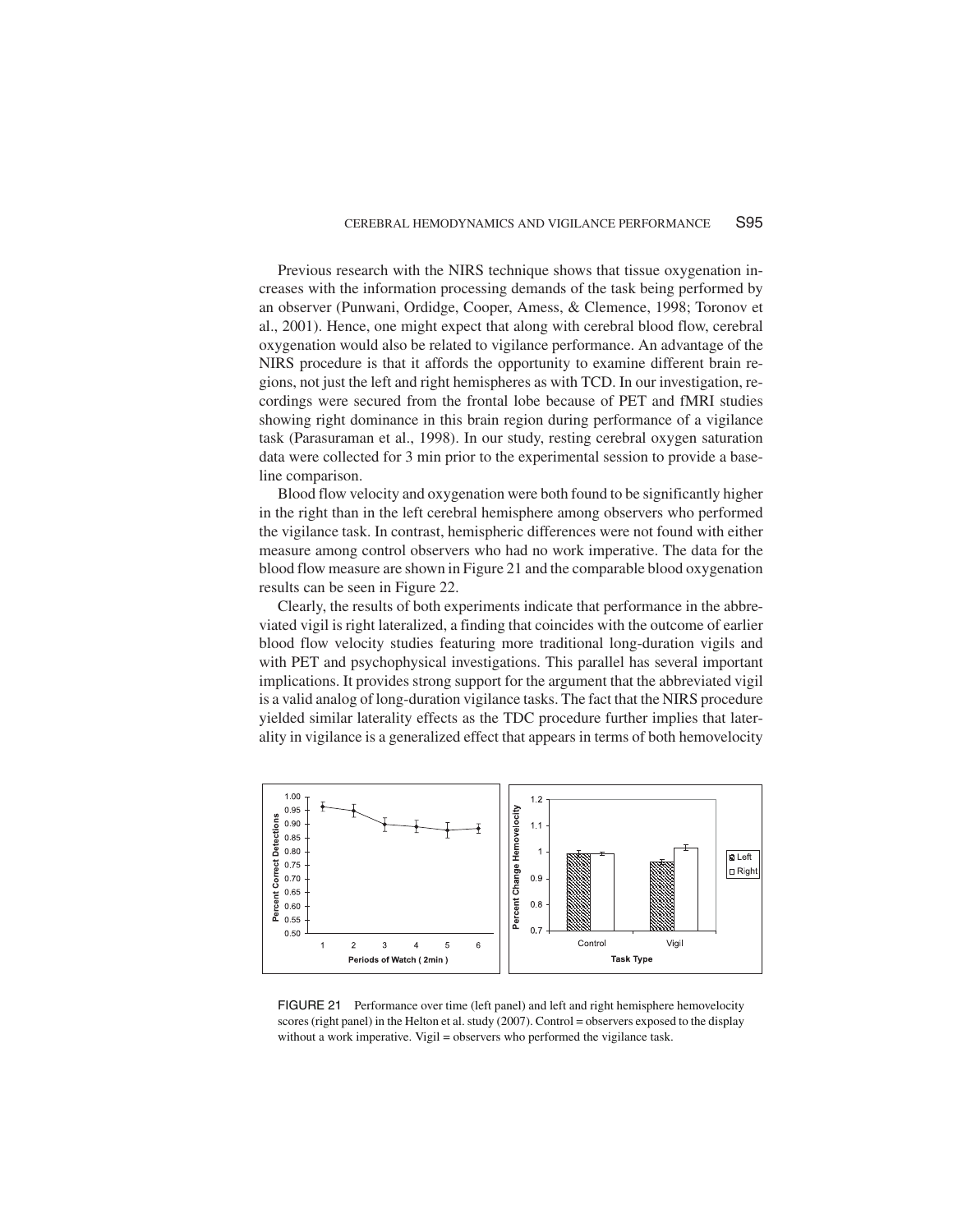#### S96 WARM, MATTHEWS, AND PARASURAMAN



FIGURE 22 Performance over time (left panel) and left and right hemisphere blood oxygen saturation scores (right panel) in the Helton et al. (200&0 study. Control = observers exposed to the display without a work imperative. Vigil = observers who performed the vigilance task.

and blood oxygenation. It also implies that the NIRS procedure may be a useful supplement to the TCD approach in providing a noninvasive imaging measure of brain activity in the performance of a vigilance task.

Looking again at Figures 21 and 22, it is evident that a vigilance decrement was observed with the abbreviated task. However, declines in blood flow velocity or oxygenation did not accompany this performance effect—both indices remained stable over the course of the watch. It is possible that cerebral hemodynamics are structured so that overall hemispheric dominance emerges early in the time course of task performance but that temporally based declines in cerebral blood flow velocity and cerebral blood oxygen level require a considerable amount of time to become observable. Thus, the abbreviated 12-min vigil, which is only about 30% as long asthe vigils employed in our earlier blood flow velocity studies, may not have been long enough to permit time-based declines in cerebral blood flow velocity of blood oxygen levels. We are currently exploring this possibility using the oxygen measure in a long-duration vigilance task featuring several levels of difficulty.

#### **CONCLUSIONS**

The experiments that we have described are part of an emerging effort in human factors developed by Parasuraman and Rizzo known as *neuroergonomics*, the study of the brain at work (Parasuraman, 2003; Parasuraman & Rizzo, 2007, Parasuraman & Wilson, 2008). One of the goals of neuroergonomics is to enhance understanding of aspects of human performance in complex systems with respect to the underlying brain mechanisms and to provide measurement tools to study these mechanisms. From this perspective, the use of TCD-based measures of cere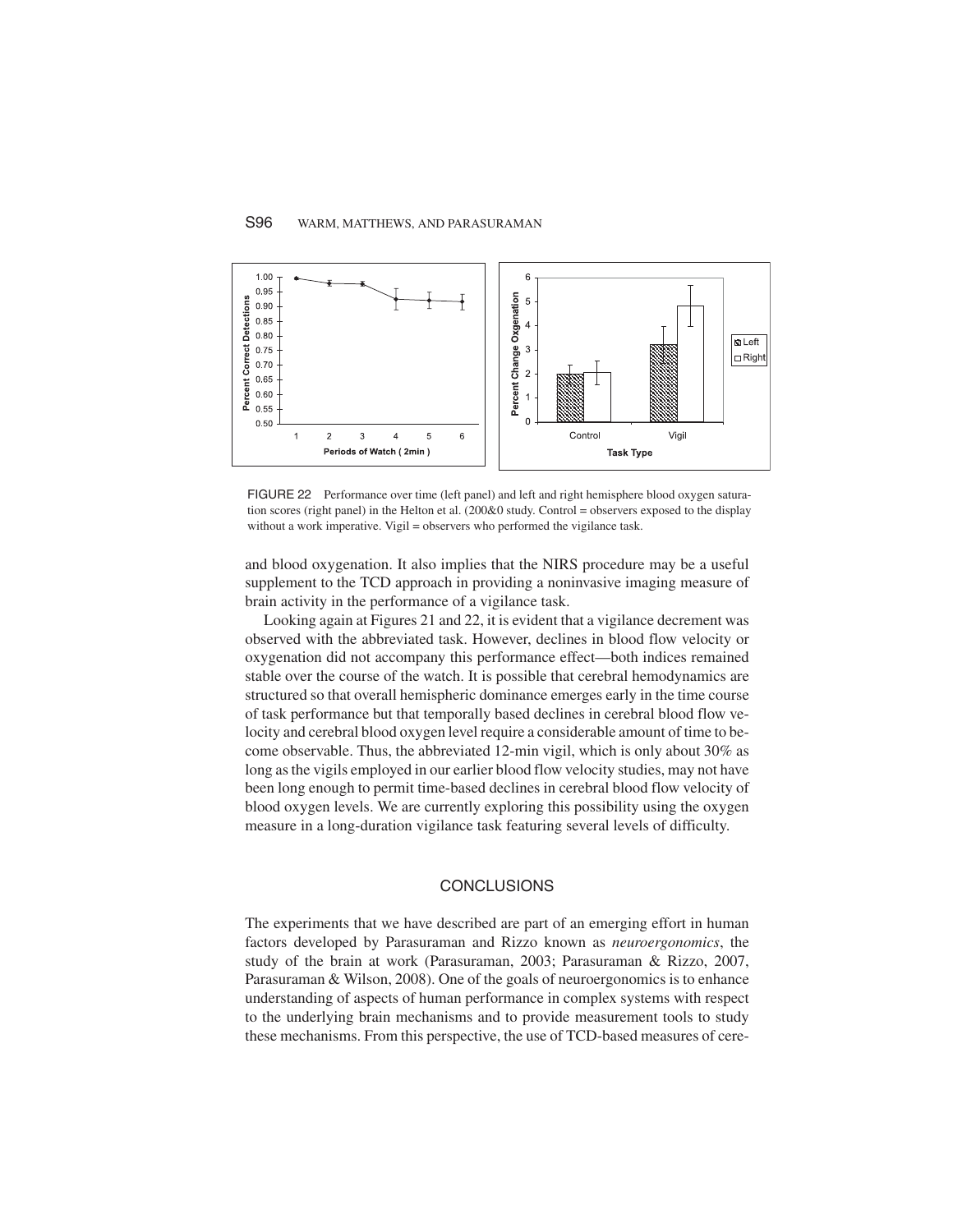bral blood flow to assess human vigilance can be considered a success. The vigilance studies have revealed a close coupling between vigilance performance and blood flow velocity and they provide empirical support for the notion that blood flow velocity may represent a metabolic index of information processing resource utilization during sustained attention. The demonstration of systematic modulation of blood flow velocity in the right cerebral hemisphere with time on task, memory load, signal salience and cueing, the sensory modality employed for signal detection, and target detection in the abbreviated vigil provides evidence for a right hemispheric brain system that is involved in the functional control of vigilance performance.

Another goal of neuroergonomics research is to use knowledge of brain function to enhance human–system performance. In additional to the theoretical and empirical contributions of TCD research, there are also some potentially important ergonomic ramifications. TCD may offer a noninvasive and inexpensive tool to monitor the monitor and to help decide when operator vigilance has reached a point where task aiding is necessary or operators need to be rested or removed.

In addition, a recently completed study in our lab (Reinerman et al., 2006) has shown that hemovelocity responses to a short high-information processing test battery, when coupled with a measure of task engagement provided by the Dundee Stress State Questionnaire (Matthews et al., 2002), predict subsequent vigilance performance. A multiple regression analysis showed that the multiple *R* using blood flow velocity and the subjective state measure as predictors was 0.36, a validity coefficient large enough to be practically useful (Warm, Matthews, & Finomore, 2007). The blood oxygenation measure that we have recently begun to employ may eventually provide similar information. Given the importance of vigilance in military, aerospace, industrial, and medical endeavors, such knowledge may contribute to enhancing productivity and improving public safety and health.

#### ACKNOWLEDGEMENT

We thank the following collaborators: Lloyd D. Tripp, William N. Dember, Peter Hancock, Paula K. Shear, David Mayleben, Edward M. Hitchcock, William Helton, Todd Hollander, Christina Beam, Kelley Parsons, Tyler Shaw, Victor Finomore, Lauren Reinerman, and Lisa Langheim. This research was supported by Air Force Research Laboratory, Wright Patterson Air Force Base, Army Multi-University Research Initiative, Grant DAAD 19-01-1-0621 from the University of Central Florida (P. A. Hancock, Principal Investigator), and Contract W81XWH-04-C-0002 from the Army Medical Research and Material Command (G. Matthews and J. S. Warm, Principal Investigators). The views, opinions, and/or findings contained in this report are those of the author(s) and should not be construed as an official Department of the Army position, policy, or decision unless so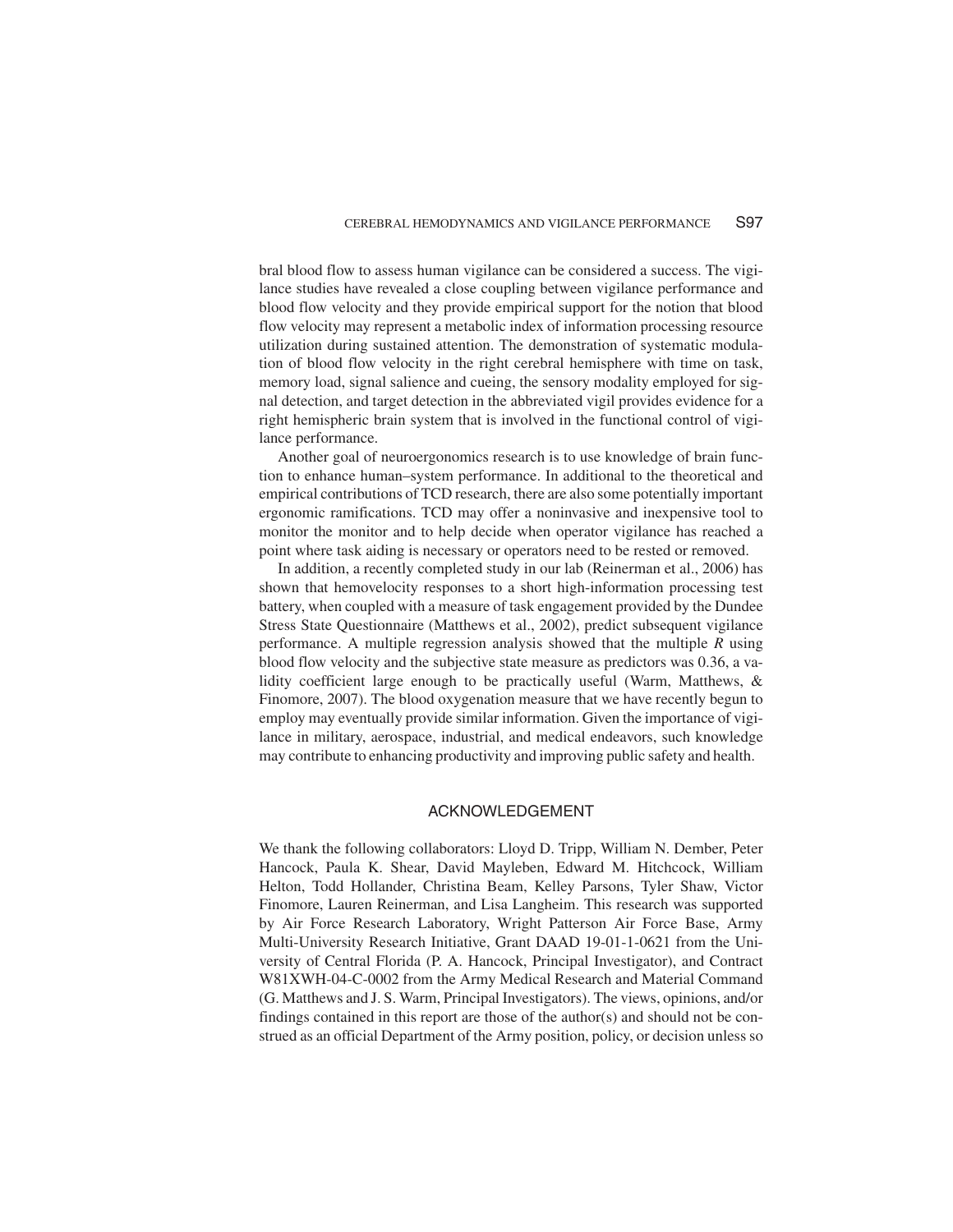#### S98 WARM, MATTHEWS, AND PARASURAMAN

designated by other documentation. In the conduct of research where humans are the subjects, the investigator(s) adhered to the policies regarding the protection of human subjects as prescribed by 45 CFR 46 and 32 CFR 219 (Protection of Human Subjects).

#### REFERENCES

- Aaslid, R. (1986). Transcranial Doppler examination techniques. In R. Aaslid (Ed.), *Transcranial Doppler sonography* (pp. 39–59). New York: Springer-Verlag.
- Babikan, V. L., & Wechsler, L. R. (1999). *Transcranial Doppler ultrasonography* (2nd ed). Boston: Butterworth-Heineman.
- Becker, A. B., Warm,J. S., Dember, W. N., & Hancock, P. A. (1995). Effects of jet engine noise and performance feedback on perceived workload in a monitoring task. *International Journal of Aviation Psychology, 5*, 49–62.
- Calvert, G., Spence, C., & Stein, B. E. (2004). *The handbook of multisensory processes*. Cambridge, MA: MIT Press.
- Caplan, L. R., Brass, L. M., DeWitt, L. D., Adams, R.J., Gomex, C., Otis, S., et al. (1990). Transcranial Doppler ultrasound: Present status. *Neurology, 40*, 696–700.
- Coull, J. T., Frackowiak, R. J., & Frith, C. D. (1998). Monitoring for target objects: Activation of right frontal and parietal cortices with increasing time on task. *Neuropsychologia, 36*, 1325–1334.
- Davies, D. R., & Parasuraman, R. (1982). *The psychology of vigilance*. London: Academic Press.
- Galinsky, T. L., Rosa, R. R., Warm, J. S., & Dember, W. N. (1993). Psychophysical determinants of stress in sustained attention. *Human Factors, 35*, 603–614.
- Gazzaniga, M. S., Ivry, R., & Mangun, G. R. (2002). *Cognitive neuroscience: The biology of the mind* (2nd ed.). New York: Norton.
- Goldstein, E. B. (2001). Cross-talk between psychophysics and physiology in the study of perception. In E. B. Goldstein (Ed.), *Blackwell handbook of perception* (pp. 1–23). Malden, MA: Blackwell Publishers.
- Gratton, G., & Fabiani, M. (2007). Optical imaging of brain functioning. In R. Parasuraman & M. Rizzo (Eds.), *Neuroergonomics: The brain at work* (pp. 65–81). New York: Oxford University Press.
- Hatfield, J. L., & Loeb, M. (1968). Sense mode and coupling in a vigilance task. *Perception & Psychophysics, 4*, 29–36.
- Hellige, J. B. (1993). *Hemispheric asymmetry: What's right and what's left?* Cambridge, MA: Harvard University Press.
- Helton, W. S., Hollander, T. D., Warm, J. S., Tripp, L. D., Parsons, K. S., Matthews, et al. (2007). The abbreviated vigilance task and cerebral hemodynamics. *Journal of Clinical and Experimental Neuropsychology, 29*, 545–552.
- Hitchcock, E. M., Dember, W. N., Warm, J. S., Moroney, B. W., & See, J. E. (1999). Effects of cueing and knowledge of results on workload and boredom in sustained attention. *Human Factors, 41*, 365–372.
- Hitchcock, E. M., Warm, J. S., Matthews, G., Dember, W. N., Shear, P. K., Tripp, L. D., et al. (2003). Automation cueing modulates cerebral blood flow and vigilance in a simulated air traffic control task. *Theoretical Issues in Ergonomics Science, 4*, 89–112.
- Korol, D. L., & Gold, P. E. (1998). Glucose, memory, and aging. *American Journal of Clinical Nutrition, 67*, 764–771.
- Loeb, M., Behar, I., & Warm, J. S. (1966). Cross-modal correlations of the perceived duration of auditory and visual stimuli. *Psychonomic Science, 6*, 87.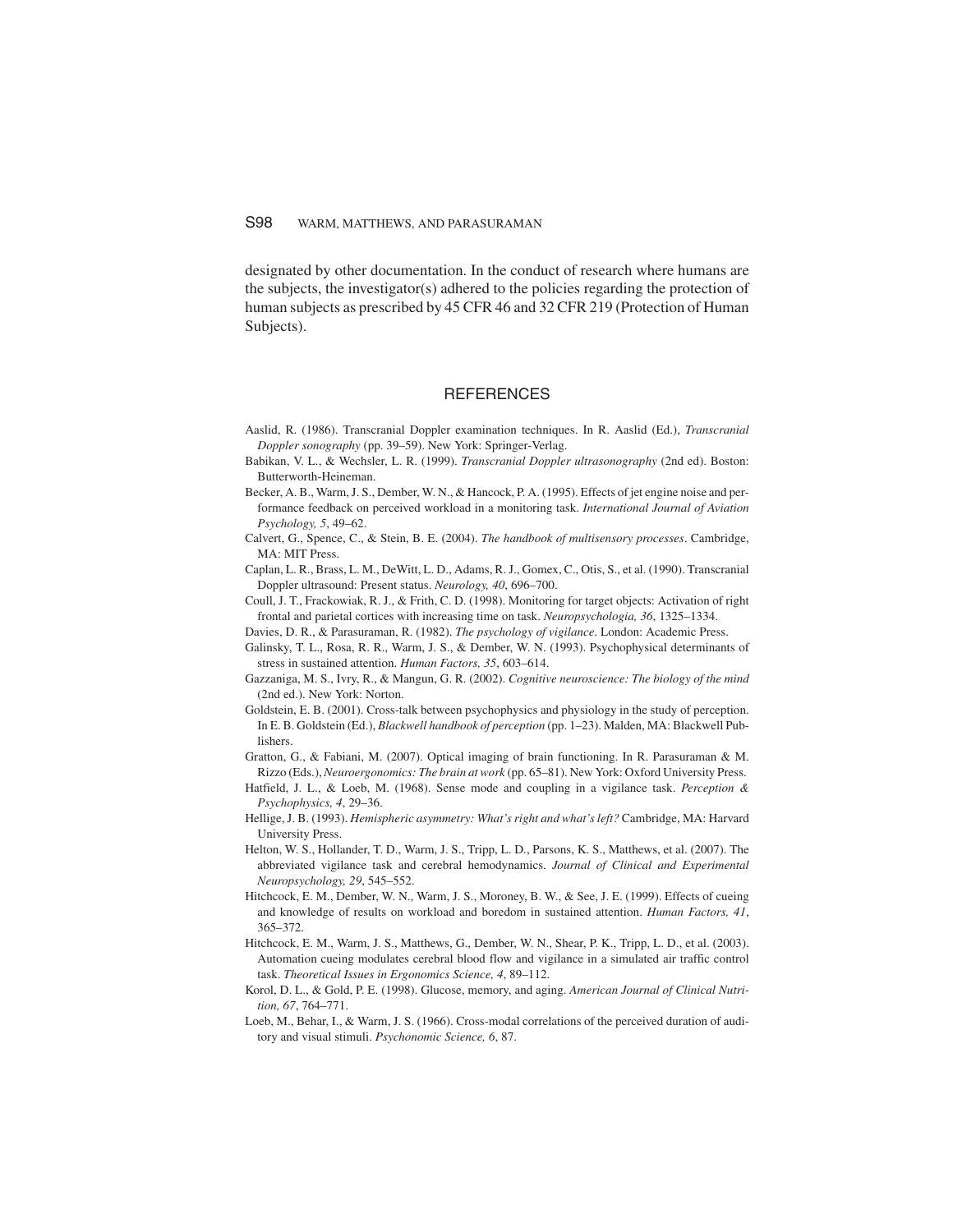- Matthews, G. M., Campbell, S. E., Falconer, S., Joyner, L. A., Huggins, J., Gilliland, K., et al. (2002). Fundamental dimensions of subjective state in performance settings: Task engagement, distress, and worry. *Emotion, 2*, 315–340.
- Mayleben, D. W., Warm, J. S., Dember, W. N., Rosa, R. R., Shear, P. K., Temple, J., et al. (1998, March). *Cerebral bloodflow velocity and vigilance*. Paper presented at the Third Automation Technology and Human Performance Conference, Norfolk, VA.
- Parasuraman, R. (1984). The psychobiology of sustained attention. In J. S. Warm (Ed.), *Sustained attention in human performance* (pp. 61–101). London: Wiley.
- Parasuraman, R. (2003). Neuroergonomics: Research and practice. *Theoretical Issues in Ergonomics Science, 4*, 5–20.
- Parasuraman, R., & Davies, D. R. (1977). A taxonomic analysis of vigilance performance. In R. R. Mackie (Ed.), *Vigilance: Theory, operational performance, and physiological correlates* (pp. 559–574). New York: Plenum.
- Parasuraman, R., & Rizzo, M. (Eds.). (2007). *Neuroergonomics: The brain at work*. New York: Oxford University Press.
- Parasuraman, R., Warm,J. S., & See,J. W. (1998). Brain systems of vigilance. In R. Parasuraman (Ed.), *The attentive brain* (pp. 221–256). Cambridge, MA: MIT Press.
- Parasuraman, R., & Wilson, G. F. (2008). Putting the brain to work: Neuroergonomics past, present, and future. *Human Factors, 50*, 468–474.
- Paus, T., Zatorre, R. J., Hofle, N., Caramanos, Z., Gotman, J., Petrides, M., et al. (1997). Time-related changes in neural systems underlying attention and arousal during the performance of an auditory vigilance task. *Journal of Cognitive Neuroscience, 9*, 392–408.
- Poggel, D. A., Merabet, L. B., & Rizzo, J. F., III. (2007). Artificial vision. In R. Parasuraman & M. Rizzo (Eds.), *Neuroergonomics: The brain at work* (pp. 329–345). New York: Oxford University Press.
- Posner, M. I. (1978). *Chronometric explorations of mind*. Hillsdale, NJ: Erlbaum.
- Punwani, S., Ordidge, R. J., Cooper, C. E., Amess, P., & Clemence, M. (1998). MRI measurements of cerebral deoxyhaemoglobin concentration (dhB)—Correlation with near infrared spectroscopy (NIRS). *NMR in Biomedicine, 11*, 281–289.
- Raichle, M. E. (1998). Behind the scenes of functional brain imaging: A historical and physiological perspective. *Proceedings of the National Academy of Sciences USA, 95*, 765–772.
- Reinerman, L. E., Matthews, G., Warm,J. S., Langheim, L. K., Parsons, K., Proctor, C. A., et al. (2006). Cerebral blood flow velocity and task engagement as predictors of vigilance performance. *Proceedings of the Human Factors and Ergonomics Society, 50*, 1254–1258.
- Risberg, J. (1986). Regional cerebral blood flow in neuropsychology. *Neuropsychologica, 34*, 135–140.
- Roy, C. S., & Sherrington, C. S. (1890). On the regulation of the blood supply of the brain. *Journal of Physiology (London), 11*, 85–108.
- Schnittger, C., Johannes, S., Arnavaz, A., & Munte, T. F. (1997). Relation of cerebral blood flow velocity and level of vigilance in humans. *NeuroReport, 8*, 1637–1639.
- Shaw, T. H., Warm, J. S., Matthews, G., Riley, M. A., Weiler, E. M., Dember, W. N., et al. (2006). Effects of sensory modality on vigilance performance and cerebral hemovelocity. *Proceedings of the Human Factors and Ergonomics Society, 50*, 1619–1623*.*
- Stevens, S. S. (1959). Cross-modality validation of subjective scales for loudness, vibration, and electric shock. *Journal of Experimental Psychology, 57*, 201–209.
- Szalma, J. L., Warm, J. S., Matthews, G., Dember, W. N., Weiler, E. M., Meier, A., et al. (2004). Effects of sensory modality and task duration on performance, workload, and stress in sustained attention. *Human Factors, 46*, 219–233.
- Temple, J. G., Warm, J. S., Dember, W. N., Jones, K. S., LaGrange, C. M., & Matthews, G. (2000). The effects of signal salience and caffeine on performance, workload, and stress in an abbreviated vigilance task. *Human Factors, 42*, 183–194.